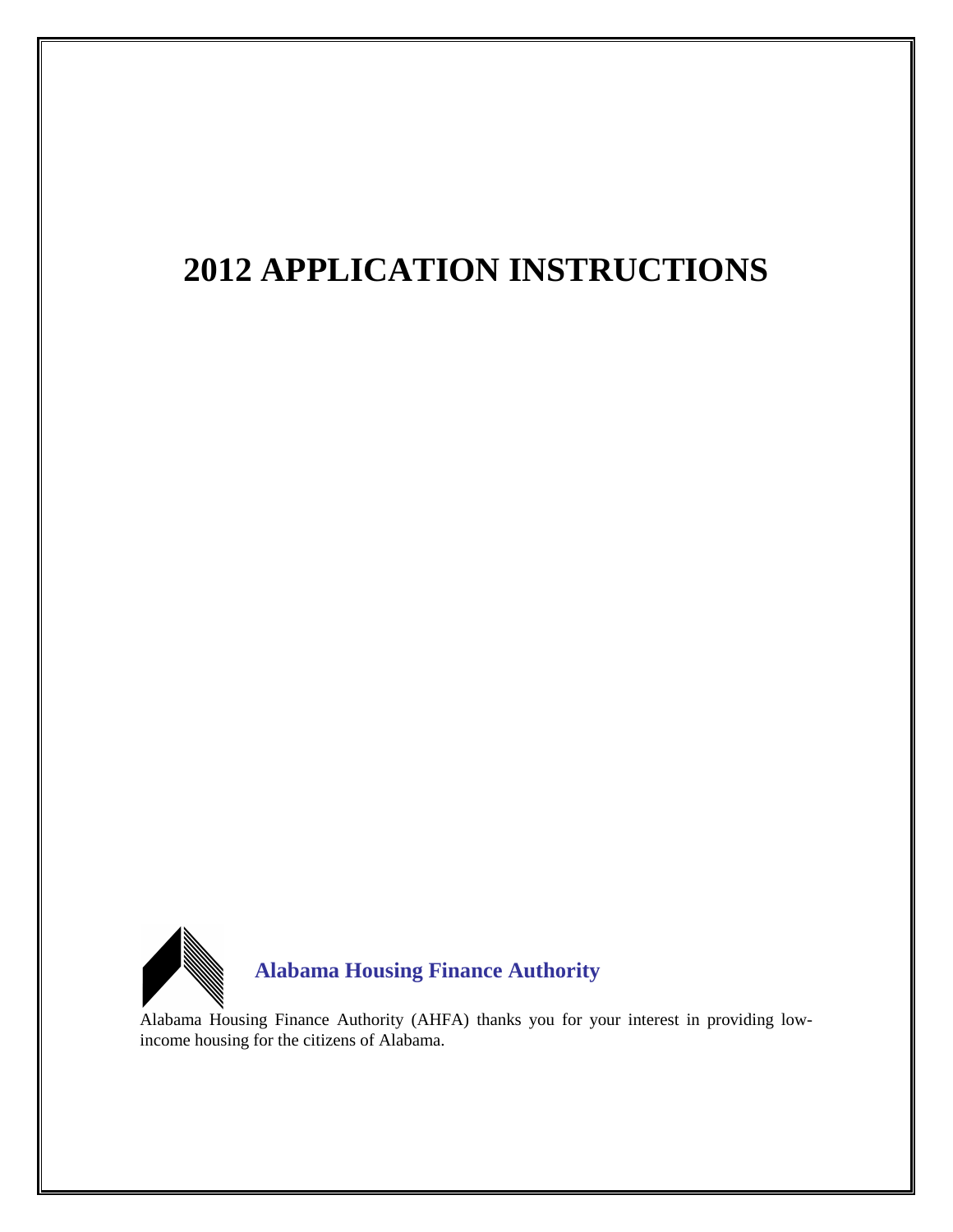The application package is designed to be "universal" in nature, encompassing all of the multifamily funding programs that AHFA administers. We have provided checklists and index pages of all of the information necessary to submit a complete application. The 2012 Application Instructions detail the application's requirements.

The applicant must submit a complete and legible paper application with all supporting documentation and a check (no cash accepted) in the amount of \$3,000 for the application fee. AHFA *will not* accept applications in pencil and the application and other required forms/documents will not be accepted via facsimile transmission. **ALL AHFA PROVIDED FORMS MUST CONTAIN ORIGINAL SIGNATURES**. **PLEASE USE BLUE INK SO THERE IS NO QUESTION AS TO WHETHER THE SIGNATURE IS AN ORIGINAL. ALL OTHER REQUIRED FORMS AND/OR SIGNATURES MUST BE SUBMITTED ON THE APPROPRIATE LETTERHEAD AND SIGNED BY THE AUTHORIZED OFFICIAL. All Forms and Documents must be at least 6 months current unless otherwise specified. All Original Index Pages must be on Blue paper and the Copy Index Pages must be printed on Yellow paper.** Do not submit your application in a binder or spiral binding. Do not use staples, paper clips, etc. Do not provide paper larger than  $8 \frac{1}{2} \times 11$  unless otherwise required by AHFA. (Example: survey should be 24x36)

Please refer to the 2012 Allocation Plan(s) and the 2012 Application Instructions for the definition of a complete application. Allocation  $Plan(s)$  that enumerate(s) each program and its respective requirements as well as how AHFA allocates the funds are available at www.AHFA.com.

The application cycle this year includes an **online portion** that is **MANDATORY.** All applicants must submit their 2012 funding applications to AHFA in electronic form at [www.rentals.ahfa.com.](http://www.rentals.ahfa.com/) This must be done **before** the complete application with exhibits is delivered to AHFA's offices. See the Multifamily Funding Application Checklist for a listing of required documents. AHFA will **post the online portion of the 2012** application on its website [www.AHFA.com](http://www.ahfa.com/) soon. *THIS IS TO ALLOW* applicants to submit their online applications with enough time remaining to print, copy and ship their complete applications to arrive at AHFA on the first day of the application cycle, as described below. Once an application is submitted through the online system, the application will be locked and no further changes or corrections of any kind will be allowed. You will be reminded of this online when you click to submit the application. Do not deliver the online portion of the Application to AHFA if "Applcation has not been submitted," is printed on the pages.

In addition to the online portion, **all applicants must also deliver a COMPLETE application in hard copy to AHFA's offices.** This delivery must include a printed copy of the EXACT application already submitted online, together with all required documents, exhibits and other information. The complete applications must be delivered to AHFA's offices between **9 AM CST on Tuesday, March 13, 2012** and **5 PM CST on Thursday, March 15, 2012.**

In order to be considered for funding, each applicant must BOTH (1) submit an online application, AND (2) deliver a COMPLETE hard copy of their application to AHFA, together with all required documents, exhibits and other information.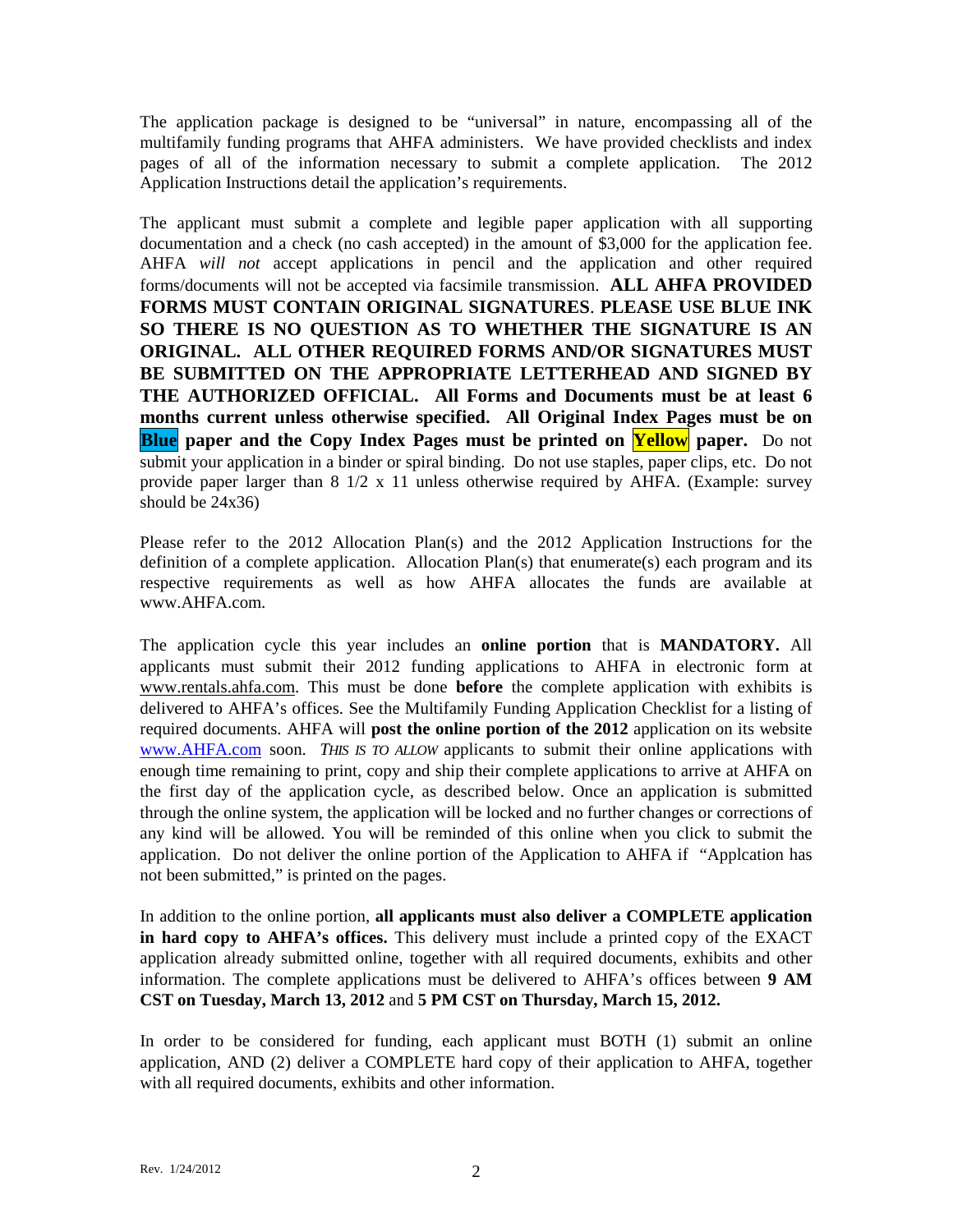## **Please note that the physical delivery of the COMPLETE application package at AHFA's offices by 11:00 AM on March 13, 2012 will be used for tie-breaking purposes under the allocation plan.**

This year's two-step application process is a necessary step toward developing a paperless application process, and we appreciate everyone's patience and cooperation as we work to improve our processes. Please continue to monitor your email and our website at [www.AHFA.com](http://www.ahfa.com/) for additional news and updates.

AHFA will notify each applicant in writing of its approval/denial status in June. However, this date is subject to change based on the number of applications received and time required to thoroughly review all applications.

Again, thank you for your interest in providing affordable housing for the State of Alabama and its citizens.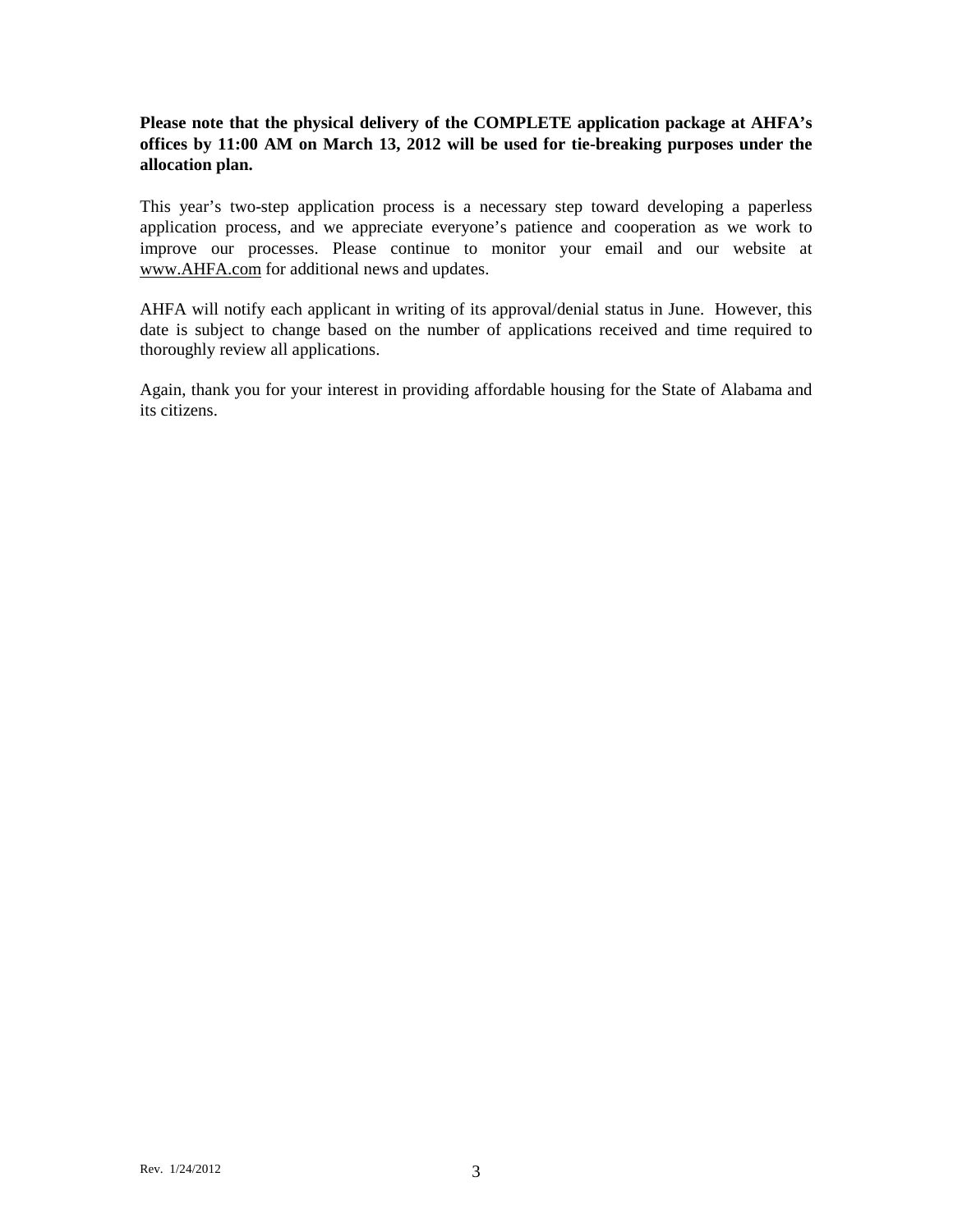## **1. Online Application (Tabs 1-27)**

Most of the items on the application are self –explanatory. However, AHFA will highlight key points in the application as follows:

#### **To Access the Online Application**

- *https//:rentals.ahfa.com*, which is a secure site, or access the link via AHFA's website [www.ahfa.com.](http://www.ahfa.com/)
- Sign in as a *New User.*
- Select a user name and password
- Remember or keep your user name in a safe location, as AHFA will not be able to provide it if you fail to remember it.
- Should you forget your password, after registering; the system can retrieve it for you.
- Prior to input, review the information listed under *Help.*
- After choosing a Project Name and clicking the "Next" button, the User Profile screen appears. The User Profile screen is where you chose to have the user information on each application submitted.An election must be made as to whom correspondence will be mailed to.
- Begin by creating a *New Application*.

Please review your spelling as the online portion of the application does not have spell check capabilities. The application information input will be lost if each tab is not *checked in and saved.* Prior to *logout* review the tab index at the left of the screen to verify that all tabs have been *checked in and saved.* A red check mark will indicate tabs that are checked out.

#### **Agents**

#### **Tab 1: Applicant Owner**

#### Ownership Entity:

If the Applicant/Owner is not an individual, indicate the type of entity that will be the Owner of the project.

#### Applicant/Owner:

Name of the Applicant entity (This could be a to-be-formed ownership entity). The address should be of the owner/general partners of the ownership entity. Include the title of the applicant/owner.

#### **Tab 2: Contact**

#### Contact:

Provide requested information on the contact person to whom AHFA may contact during the application and development stage, if different from the Applicant/Owner submitted on the User Profile Screen. Include the relationship of this person to the Applicant/Owner. The person identified here should be able to answer all questions about the proposal and *make decisions regarding the proposal*. The individual listed in the User Information section when creating the application will be initially listed as the contact person, but this may be changed using the Contact tab by checking out the document and editing the form.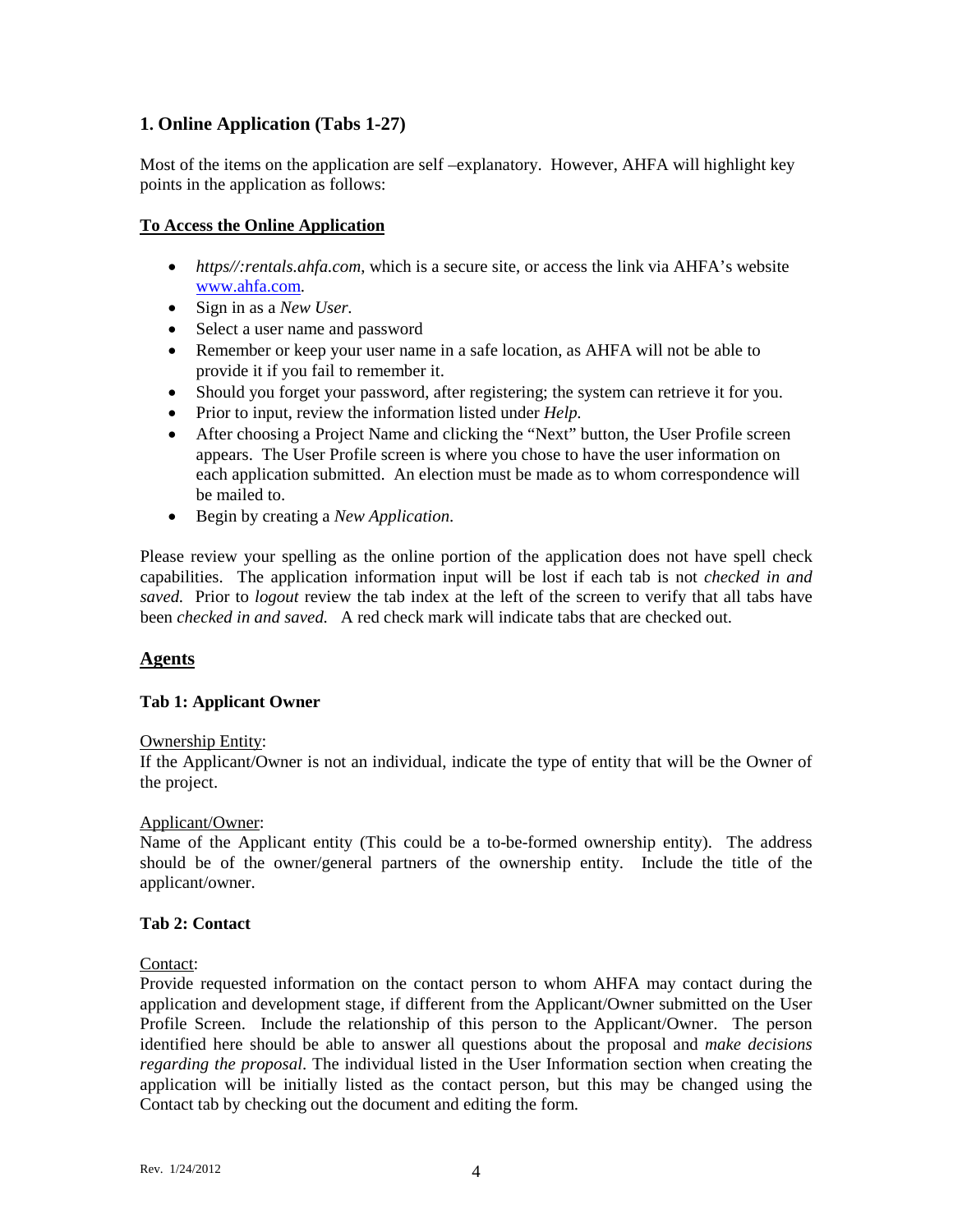## **Tab 3: Profit Status (non-profit/for-profit)**

Indicate whether the Applicant/Owner is applying for non-profit set-aside/and or CHDO setaside.

#### **Tab 4: Staff & Development Team**

Required Agents are: Owner, Developer, Contractor, Architect, Accountant, Environmentalist, Market Analyst, Management Company, Attorney, and Surveyor. Multiple parties or additional staff members can be added by clicking on the, "Click to add another staff member" tab.

#### **Tab 5: Chief Executive Officer/Local Historical Society**

Provide information requested.

## **Tab 6: Seller**

Provide information on the seller(s) of the proposed project/site.

## **Project Information**

## **Tab 7: Activity Type**

Please elect New Construction, Rehabilitation, or Acquisition and Rehabilitation. HOME funds must be used for New Construction only.

## **This form will be locked when 'Checked In and Save' has been selected and confirmed. Please be sure your data is accurate.**

#### **Tab 8: Occupancy Type (Family or Elderly)**

If the project selects elderly housing, the following are the two types of "housing for older persons":

- 1. Housing intended for, and solely occupied by, persons 62 years of age or older; and
- 2. Housing intended and operated for occupancy by at least one person 55 years of age or older per unit; at least 100% of the units are occupied by at least one person 55 years of age or older; that the housing facility or community publishes and adheres to the policies and procedures that demonstrate the intent necessary to satisfy the definitions of "housing for older persons"; and that the housing provider complies with HUD's regulations governing the 55 or older exemption.

## **Tab 9: Low- Income/ Market Rate**

Select total number of low-income and market rate units; if applicable.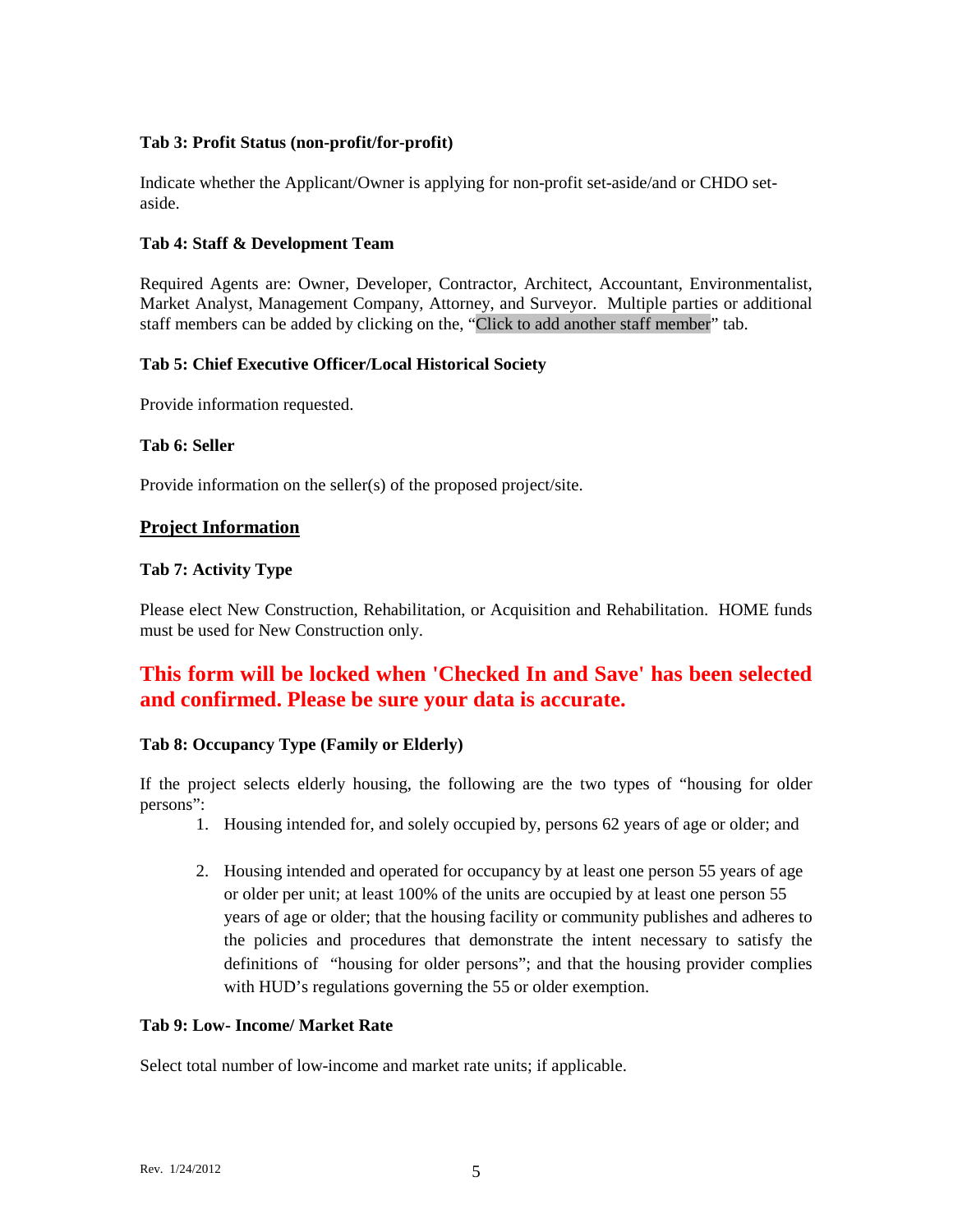#### **Tab 10: Location**

List the items regarding the proposed apartment complex, as indicated. Select a name for the project that is not listed on Attachment A. Name the local political jurisdiction in which this project will be located. See Attachment B for a listing of congressional districts.

If the proposed project is located in a Qualified Census Tract, the owner must provide a letter from the local municipality stating the census tract number. See Attachment C for a listing of the Qualified Census Tracts and Difficult Development Areas.

#### **Tab 11: Site Information**

Provide exact area of site and cost or value.

#### **Tab 12: Residential Unit Mix**

Provide the number and type of units by building. For multiple buildings select the "Click to add another building."

#### **Tab 13: Building Characteristics**

Fill out the total number of residential buildings. Mark the correct boxes for the additional nonresidential buildings. Verify the total number of buildings is correct, based on your elections.

#### **Tab 14: Utilities**

Indicate whether utilities are gas or electric and whether the owner or tenant is responsible for payment. Document whether the utility is "currently" available to the site.

#### **Sources of Funds**

#### **Tab 15: Funds Requested**

Select the source of funds for which you are applying.

#### **Tab 16: Grants and Other Monies**

Enter the type of financing and amounts of funds to be provided for the development.

#### **Rental information**

#### **Tab 17: Minimum Set-aside Requirement**

Select the minimum set-aside requirement applicable to the type of funding source. The set-aside requirement selected is **irrevocable**.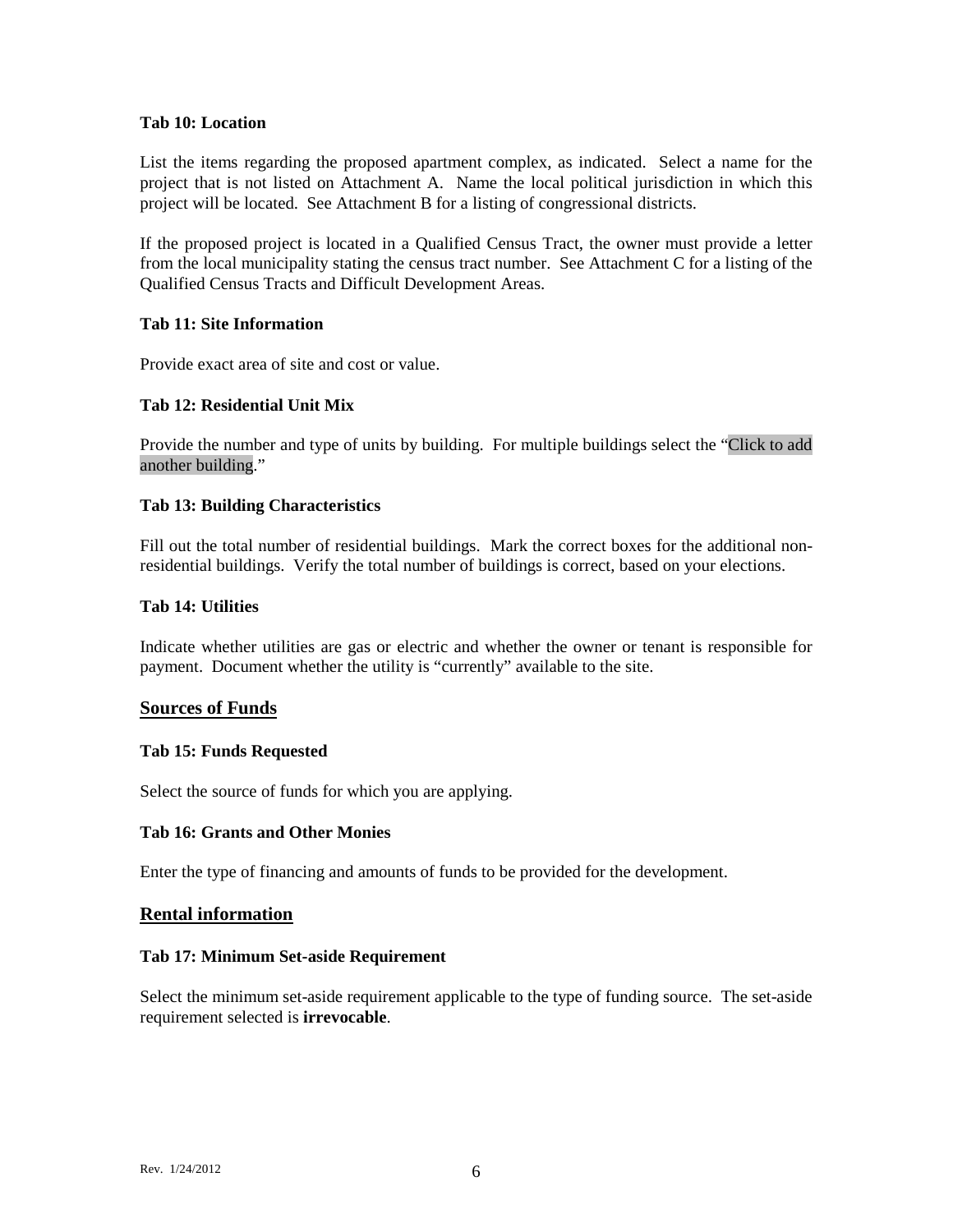#### **Tab 18: Rental Assistance**

Please select all that apply. Indicate the number of units receiving assistance and the number of years remaining in the contract. Please note the distinction between tenant-based and projectbased rental assistance.

#### **Tab 19: Gross Rent Floor Election**

In accordance with Revenue Procedure 94-57, the Internal Revenue Service will treat the gross rent floor in Section  $42(g)(2)(A)$  as taking effect on the date AHFA initially allocates housing credits to the building(s). However, the IRS will treat the gross rent floor as taking effect on the building's placed-in-service date *if* the owner designates that date instead and *so informs AHFA prior to the placed-in-service date of the building.*

## **THIS IS A ONE -TIME-ONLY, IRREVOCABLE ELECTION.**

The Applicant/Owner is not required to file anything with the IRS to make this election. The election is made here in the application.

NOTE: If the proposed project is tax-exempt bond financed (as defined by the IRS), the IRS will treat the gross rent floor as taking effect on the date AHFA initially issues a determination letter unless the owner designates that the placed-in-service date should be used.

#### **Tab 20: Net Collectable Rents**

Select room and income type from the drop down boxes. Enter the rental and utility information requested. To add another room select, "Click to add another room."

#### **Tab 21: Gross Rental Income**

The Net Collectable Rents page should be completed before starting the Gross Rental Income Page. Select the number of units for the bedroom types. Complete the staff unit information, if applicable.

#### **Pro Forma Operating Statement**

#### **Tab 22: Effective Gross Income**

All income should be included in the pro forma (commercial, residential, laundry, forfeited deposits, late fees, etc.). Any additional equity contributions to the operating budget (staged housing credit equity payments, funds to cover anticipated initial operating deficit) should be included in income.

#### **Tab 23: Operating Expenses**

Expenses during the first full year of operation should not exceed **TBD** per unit. AHFA will determine the allowable operating expense based on historic and current housing credit and HOME properties' financial statements. Management fees should generally range from 7% to 9% of the effective gross income. For Housing Credit and HOME applicants, the replacement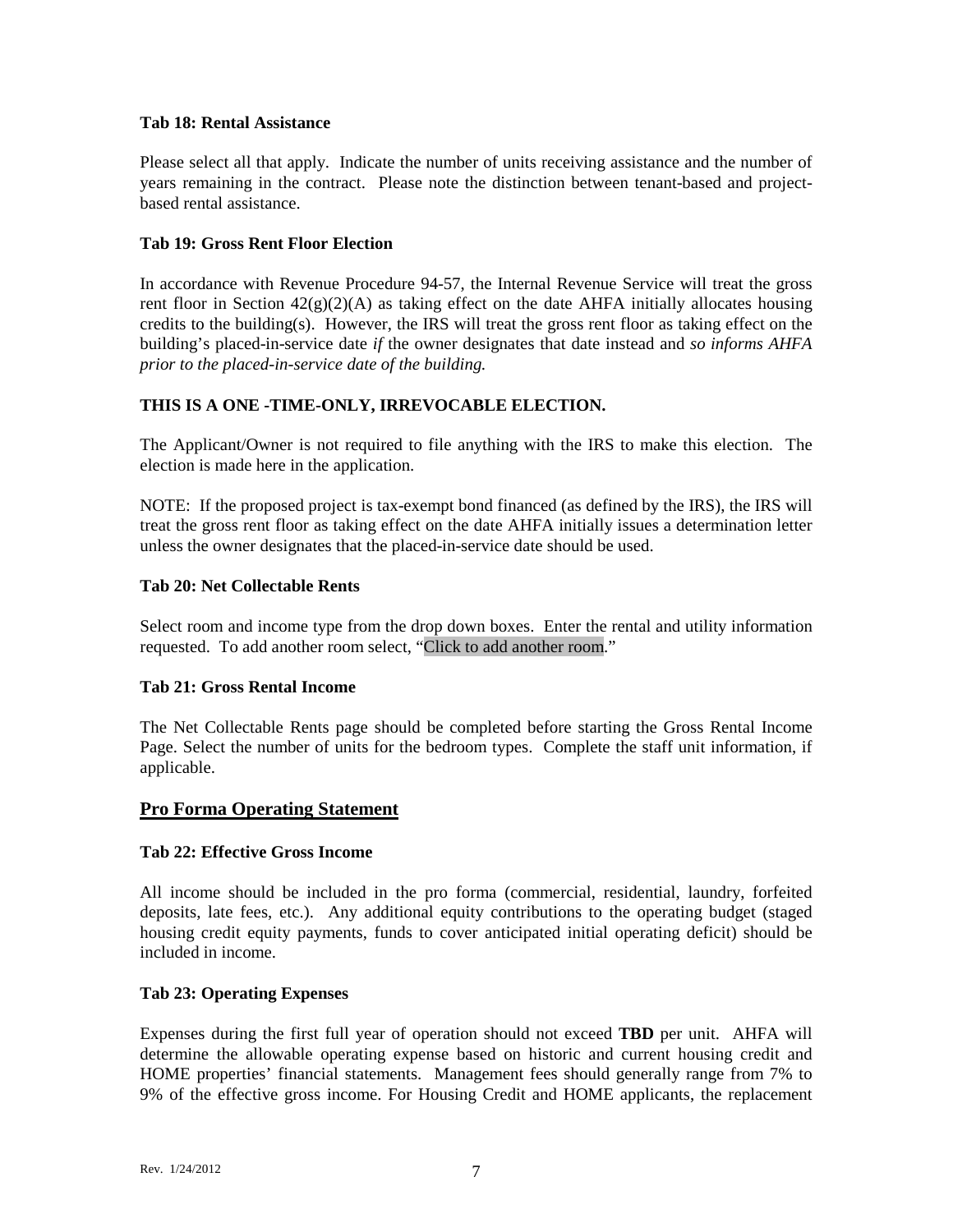reserve account should be calculated at \$250 per unit (for ten years) for all new construction properties targeting the elderly and \$300 per unit (for ten years) for all new construction targeting families and all rehabilitation properties. The project reserves are included in expense per unit of **TBD**. Expenses should also include all amortizing debt service and partnership distributions to arrive at the net cash flow returning to the property. AHFA will require a minimum debt coverage ratio of 1.20 (1.05 in USDA RD and HOPE VI properties).

#### **Tab 24: Net Operating Income**

The Net Operating Income should equal the Effective Gross Income less Operating Expenses.

#### **Compliance**

#### **Tab 25: Years Low Income Use**

List number of years you are willing to commit to Low-Income use beyond the required compliance period.

If an applicant is combining HOME and Housing Credits, the extended use election under the housing credit election must be 5 years or longer.

## **Square Footage and Architect's Certification**

#### **Tab 26: Square Footage and Architect's Certification**

The project's architect, who is registered and licensed in the state of Alabama, must complete the applicable form. The square footage numbers on this form will be used in determining whether AHFA's square footage requirements are met.

The minimum apartment unit "Net" area requirements are measured from the **interior finished face** of the exterior wall to the **centerline** of interior common wall or party wall. The minimum bedroom "Net" area is measured from the interior faces of all walls surrounding each bedroom, excluding closets, mechanical rooms, and storage rooms. Additionally, project building standards included on the certification will be used in determining whether or not the project receives additional points under the point scoring system (see Allocation Plan(s)).

#### **Estimated Cost Certification**

#### **Tab 27: Estimated Cost Certification Packet**

The selection of form packet depends upon the type of project proposed. If the project is new construction, Form Packet NC must be completed and included in the application. If the Applicant/Owner is requesting funding for the rehabilitation, Form Packet REHAB must be completed and included in the application. Form Packet ACQ/REHAB is the packet to be completed and included if the Applicant/Owner is acquiring a project and is requesting funding for the acquisition and the rehabilitation of this project.

Most of the line items are self-explanatory. However, AHFA has included all of the items that fit into standard construction divisions. For those line items that require calculations, AHFA has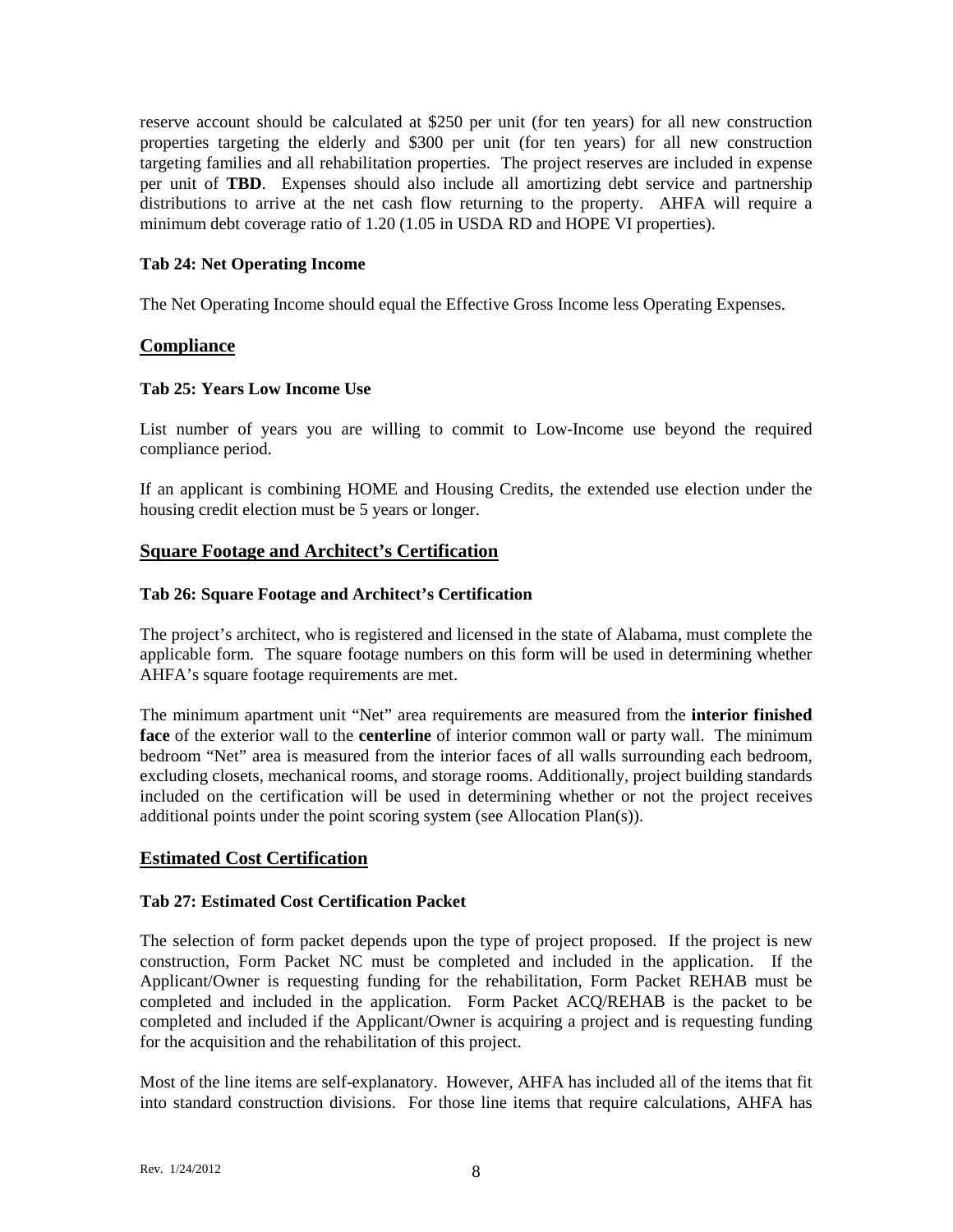included calculations that are typical to the finance industry and as required by federal regulations.

*Please round all numbers to the nearest \$100.*

Line 2 - Sitework: Subsurface investigations; demolition; site preparation; underpinning; earthwork; drainage; site improvements; landscaping; paving and surfacing; ponds and reservoirs; piped utility materials and methods; piped utilities; power and communication utilities.

Line 3 - Concrete: Concreting procedures; concrete formwork; forms; form ties and accessories; concrete reinforcements; concrete accessories; cast-in-place concrete; special concrete finishes; specially placed concrete; concrete curing; precast concrete; cementitious decks; grout; and concrete restoration and cleaning.

Line 4 - Masonry: Masonry procedures; mortar; masonry accessories; unit masonry; stone; masonry restoration and cleaning; corrosion resistant masonry.

Line 5 - Metals: Metal materials and methods; metal fastening; structural metal framing; metal joists; metal decking; cold-formed metal framing; metal fabrications; ornamental metal; expansion control; metal finishes.

Line 6 - Carpentry: Fasteners and supports; rough carpentry; heavy timber construction; woodmetal systems; prefabricated structural wood; finish carpentry; wood treatment; architectural woodwork; prefabricated structural plastics; plastic fabrications.

Line 7 - Moisture Protection: Waterproofing, dampproofing; insulation; fireproofing; shingles and roofing tiles; preformed roofing and siding; membrane roofing; traffic topping; flashing and sheet metal; roof accessories; joint sealants.

Line 8 - Doors/Windows/Glass: Metal doors and frames; wood and plastic doors; door opening assemblies; special doors; entrances and storefronts; metal windows; wood and plastic windows; special windows; hardware; glazing; glazed curtail walls.

Line 9 - Finishes: Metal support systems; lath and plaster; aggregate coatings; gypsum wallboard; tile; acoustical treatment; resilient flooring; carpeting; special flooring; floor treatment; special coatings; painting; wall covering.

Line 10 - Specialties: louver and vents; grilles and screens; service wall systems; wall and corner guards; access flooring; specialty modules; pest control; fireplaces and stoves; prefabricated steeples; spires; and cupolas; flagpoles; identifying devices; pedestrian control devices; fire extinguishers; cabinets and accessories; protective covers; postal specialties; storage shelving; telephone enclosures; toilet and bath accessories; wardrobe specialties.

Line 11 - Equipment: Maintenance equipment; security equipment; commercial laundry and dry cleaning equipment; vending equipment; parking equipment; waste handling equipment; detention equipment; water supply and treatment equipment; fluid waste disposal and treatment equipment; food service equipment; residential equipment; unit kitchens; recreational equipment; telecommunication equipment.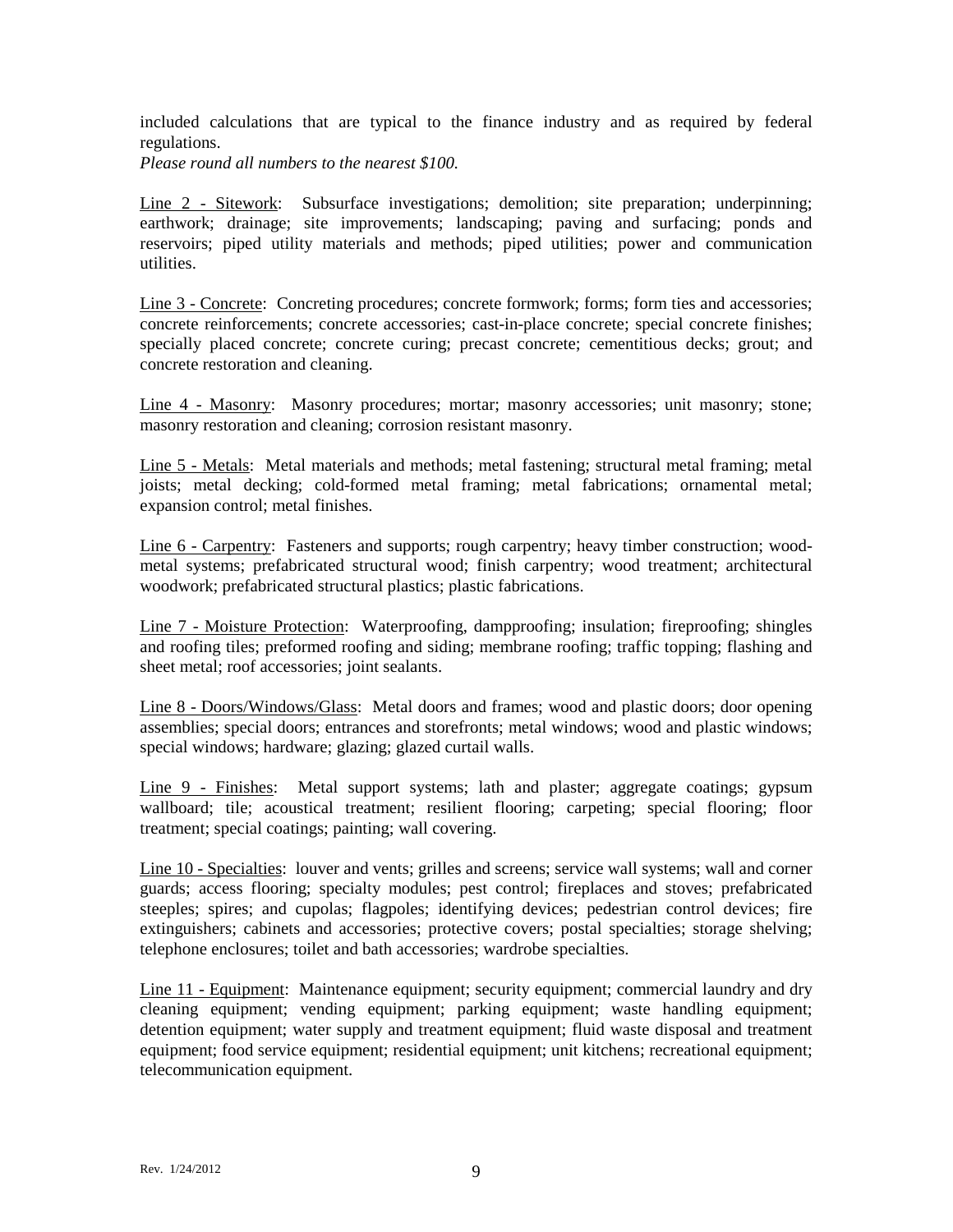Line 12 - Furnishings: manufactured cabinets and casework; window treatment; furniture and accessories.

Line 13 - Special Construction: integrated ceilings; pre-engineered structures; special purpose rooms and buildings; pools; restoration of underground pipelines; site constructed incinerators; utility control systems; industrial and process control systems; building automation systems; fire suppression.

Line 14 - Conveying Systems: elevators; hoists and cranes; lifts; material handling systems; turntables; powered scaffolding; transportation systems.

Line 15 - Mechanical: Basic materials and methods; insulation; plumbing systems; plumbing fixtures and trim; fire protection; power or heat generation; refrigeration; air distribution; controls and instrumentation.

Line 16 - Electrical: Basic materials and methods; power generation; power transmission; service and distribution; lighting; special systems; communications; heating and cooling; controls and instrumentation.

Line 18 - General Requirements: Summary of work; allowances; special project procedures; coordination; field engineering; regulatory requirements; abbreviations and symbols; identification systems; alternates/alternatives; measurement and payment; project meeting; submittals; quality control; construction facilities and temporary controls; material and equipment; starting of systems; testing, adjusting and balancing of systems; contract closeout. *In no event can Line 18, General Requirements, exceed 6% of line 17.*

Line 20 - Land: Not to exceed the lesser of the appraised value or the purchase price.

Line 21 – Existing Buildings: Not to exceed the lesser of the appraised value or the purchase price. (For Acq/rehab only)

Line 35 - Construction Interest: The standard financial institution calculation of construction interest is as follows:

Construction Interest = Construction Loan Amount  $x$  60%  $x$  Construction Loan Interest Rate x Number of Months to Complete Construction/12 Months.

Lines 47 and 49 - Property Appraisal and Environmental Study: *For HOME applicants only,* AHFA furnishes the property appraisal and an additional environmental study. The cost of the environmental study submitted with the application can be included in this line.

Lines 53 and 54 - Moving Expenses and Transfer of Services: (For rehab and acq/rehab only). These categories are the moving expenses and transfer of services (transfer fees for transfer of utilities, cable TV, telephone, etc.) per tenant times the number of tenants to be displaced either temporarily or permanently.

Line 55 - Increase in Monthly Rent and Utilities during Displacement: (For rehab and acq/rehab only). This line is the increase in monthly rent and utilities that the tenant will experience by having to move to a different location. This increase needs to be multiplied by the number of months the tenant is displaced temporarily. Add up the totals for each of the tenants displaced.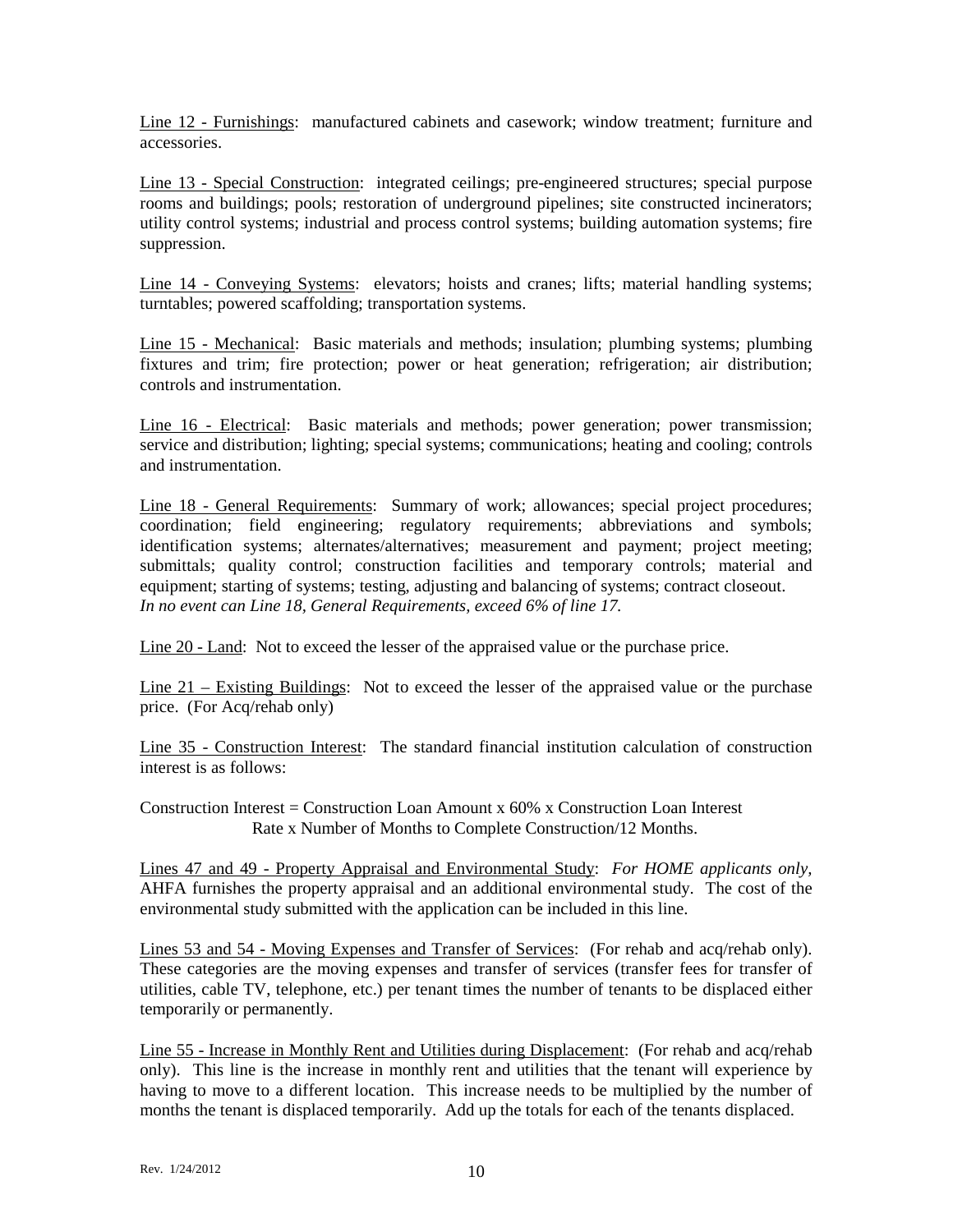Line 56 - Increase in Monthly Rent and Utilities (Relocation): (For rehab and acq/rehab only). This line is the increase in monthly rent and utilities that the tenant will experience by having to permanently move to a different location. This increase needs to be multiplied by forty-two (42) months under URA and sixty (60) months under the Barney Frank Amendment (one-to-one replacement). Add up the totals for each of the tenants permanently displaced.

Line 71 – Lease-up/Operating Deficit Reserve: Six months of projected first year operation expenses and three months of debt service.

Line 75 - Housing Credit Reservation Fees: 12% of the first year's housing credit allocation. (14% for non-contiguous sites)

## **Test Online Application Submission**

Select *Test Application Submission* to perform a cursory examination of missing or incomplete documentation. This test allows the applicant the opportunity to correct errors prior to submission of the application.

## **Submit the Online Application to AHFA**

Select *Submit Application* after completing *all required (\*)* application fields.

## **Print and Sign the Online Application**

Select *Print Application.* Print a copy of the online application and sign for AHFA. Keep a copy for your records. The printed version will be automatically date and time stamped to match the time of electronic submission.

## **PROCEED FORWARD WITH COMPLETING THE REQUIRED APPLICATION FORMS (numbers 2-52) TO BE SUBMITTED WITH THE PRINTED ONLINE APPLICATION.**

#### **1b***.* **STATEMENT OF APPLICATION AND CERTIFICATION:**

Complete the certifications and have them notarized.

Carefully read and acknowledge by signing the page *that the Applicant/Owner, by submitting an application, will accept all terms, conditions and requirements of the Low-Income Housing Tax Credit allocation plan and/or the HOME Action plan, the Design Quality Standards and application instructions. The Applicant/Owner is certifying that all information stated in the application will become a part of the HOME Commitment and/or Housing Credit Reservation in the event the project is awarded program funds.*

The Applicant/Owner also understands that the application and other materials submitted become the property of AHFA and will not be returned.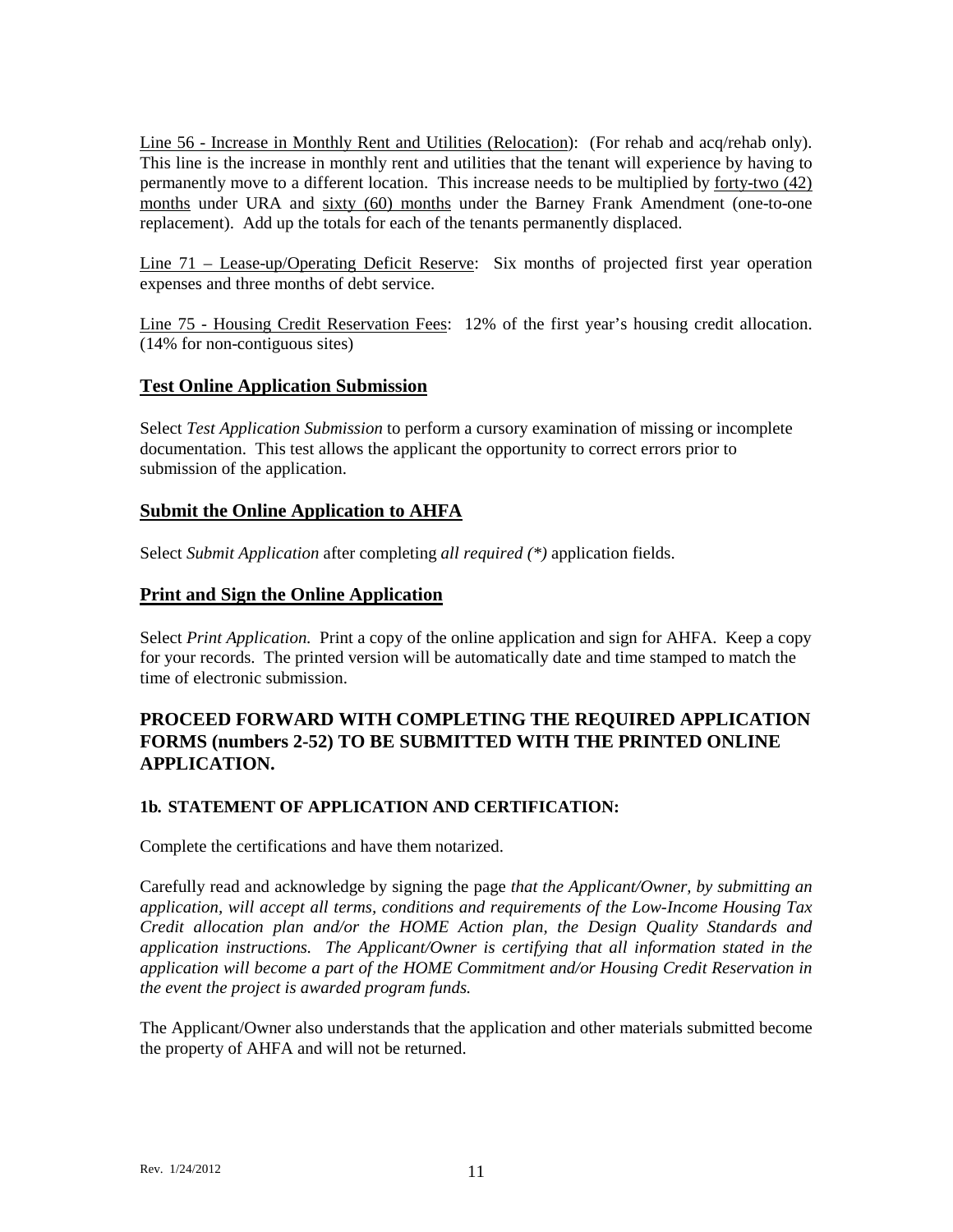## **1c. Certification of Bid Law Compliance**

Any General Contractor selected by the applicant/owner at time of application must be:

- 1. Licensed by the State of Alabama; and
- 2. Certify their compliance with applicable bid laws.

Applicant/owner must acknowledge their compliance with applicable bid laws by completing and signing the Certification of Bid Law Compliance form as enclosed with the application.

#### **2. PRO FORMA OPERATING STATEMENTS**

Please provide a 15-year projection of cash flow *(20 years if applying for HOME funds)* using the following assumptions:

| 1. Projected annual increase in income   | 2%    |
|------------------------------------------|-------|
| 2. Projected annual increase in expenses | 3%    |
| 3. Projected vacancy/collection loss     | $7\%$ |

#### **Pro Forma Operating Statement**:

Provide the financial information for the proposed project, based on assumptions consistent with the information you found in the market study *(use a minimum 7% vacancy allowance)*. Certify this statement at the bottom of the page. For Housing Credit and HOME applicants, the replacement reserve account should be calculated at \$250 per unit (for ten years) for all new construction properties targeting the elderly and \$300 per unit (for ten years) for all new construction targeting families and all rehabilitation properties.

#### **3a. Sources of Funds:**

Provide construction financing, permanent financing sources, and owner equity information.

#### Distribution of Cash Flow:

List the proposed distribution of cash flow after expenses.

#### Syndication Information:

Please provide the *net* syndication proceeds and *net* cent on the dollar. AHFA has the final approval of all syndication agreements.

During the application process, all projects will be underwritten using the assumption that the Applicant/Owner will receive at least **TBD** on the dollar. *The minimum credit value the Applicant/Owner should receive will be TBD.*

#### **b. Detailed Expense Assumption:**

Provide in as much detail as possible your expense assumptions on the pro forma. Again, this information should be consistent with the information you found in the market study. *All residential rental units, attached or detached, may be underwritten using the same operating expense caps.*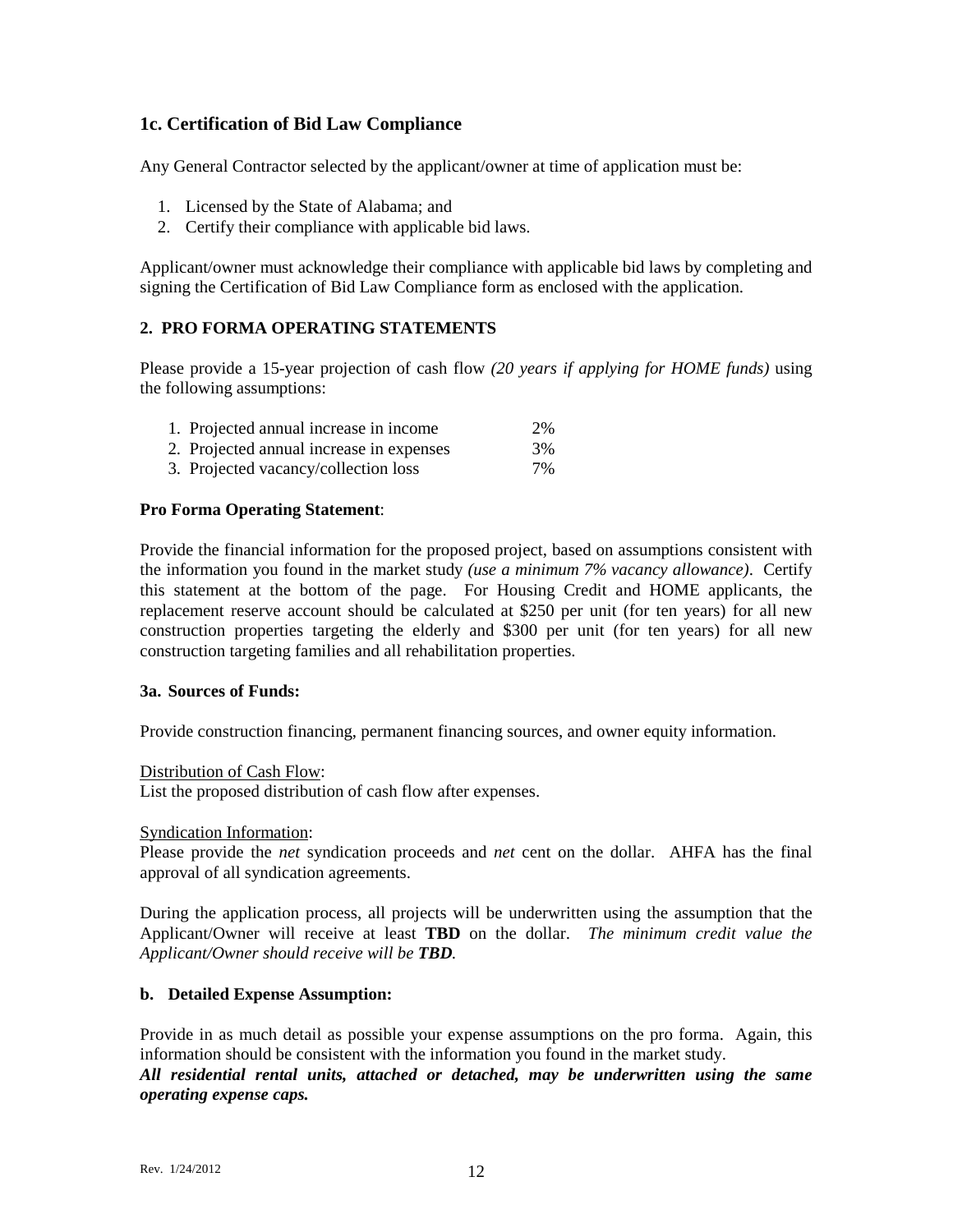#### **4. APPLICATION FEE**

#### **a. Check**

In order to file an application for multifamily funding with AHFA, the applicant must provide a **check (no cash accepted) for \$ 3,000 payable to "Alabama Housing Finance Authority"** with the completed application package. *This application fee is non-refundable even if the application for funds is denied.*

## **b. Two Copies of the Check**

## **5. MARKET STUDY**

#### **a. Certification of Market Study Requirements and Attachments**

The Certification of Market Study Requirements must be completed by the Market Analyst and provided with the market study. Submit as a separate document; do not bind into the Market Study.

#### **b. Market Study**

The market study must be less than six months old and be performed by *an independent third party market analyst.* 

*If the market study does not contain the minimum requirements, the application may be deemed incomplete and will not be considered further for funding.*

#### **c. CD Copy of Market Study**

CD must provide **color** photos. Black and white photos will not be accepted.

## **6. OWNERSHIP ENTITY (FORMS LP, CORP, LLC, GP AND LLP)**

For the Applicant/Owner who is a corporation, limited liability company, limited partnership, limited liability partnership or general partnership, please include Forms LP, CORP, LLC, GP or LLP, as applicable. *If the general partner of the ownership entity is a corporation, limited liability company, limited partnership or limited liability partnership, the applicable ownership entity form must also be completed. Continue completing forms until the individual shareholder or partner of named ownership entity is identified.*

*Any newly formed entities should document that they are "Newly Formed."*

Previous Participation, Relevant Experience, Financial Statements, and Resumes are required for all individual stockholders, members or partners listed. **Newly Formed Ownership Entities are only required to submit the Ownership Entity Form(s)**

## **7. NON-PROFIT STATUS IRS LETTER**

If the ownership entity is non-profit, the Applicant/Owner must provide a copy of the  $501(c)$  (3), 501(c) (4) or 501(A) tax exemption status from the IRS, which indicates that one of the exempt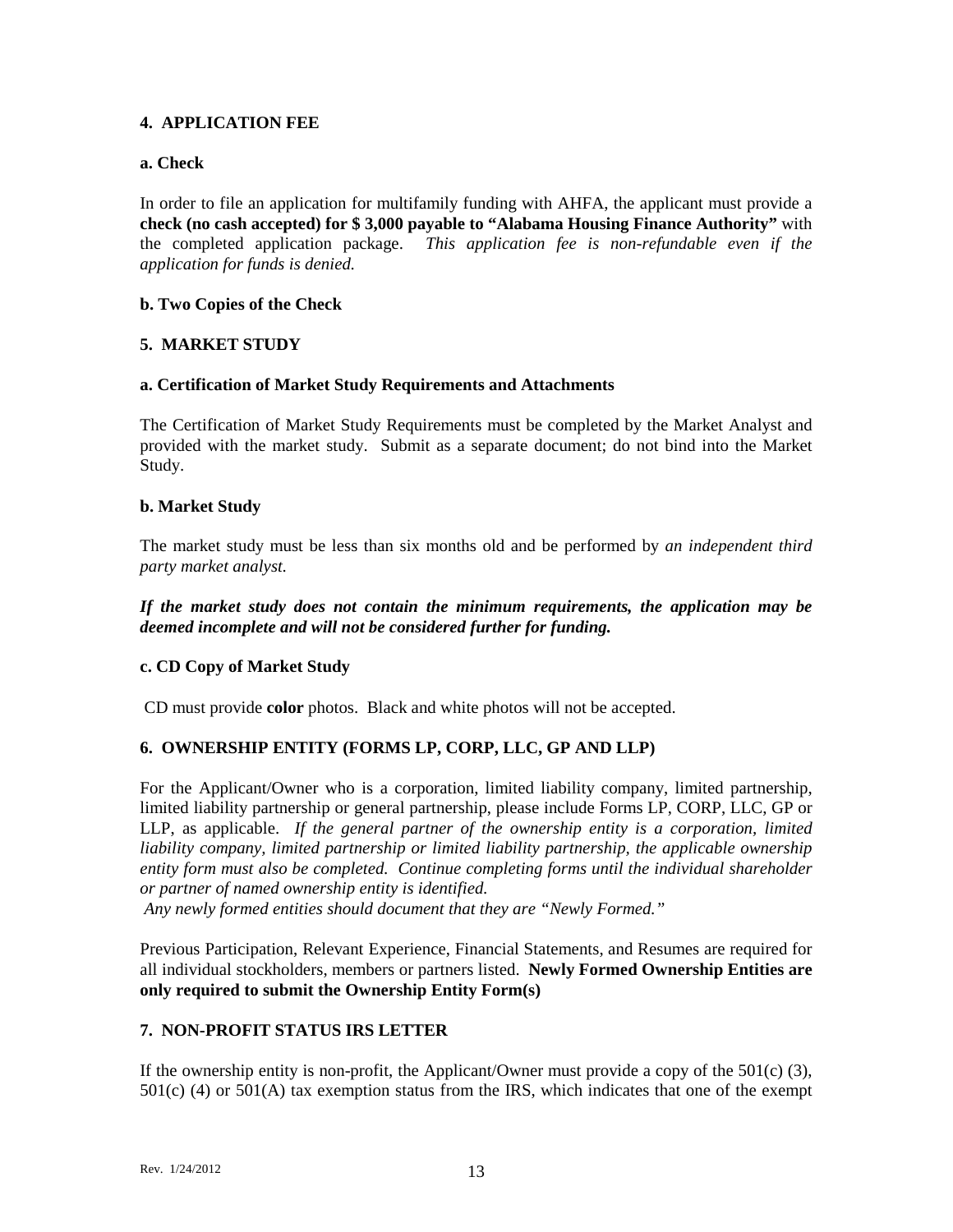purposes is the providing of low-income housing. To qualify for the non-profit set-aside, the Applicant/Owner must materially participate and have an ownership interest in the development and operation of the project throughout the compliance period. As required by IRC 469(h), "a [non-profit] shall be treated as materially participating in an activity only if the [non-profit] is involved in the operation of the activity on a basis which is regular, continuous and substantial."

## **8. NON-PROFIT LEGAL OPINION LETTER**

In order to be eligible for housing credits from the non-profit set-aside, a counsel's opinion that the non-profit is a qualified non-profit organization must be submitted with the application. Attachment D is a sample letter for this requirement.

## **9. AHFA'S 2012 CHDO CERTIFICATION LETTER**

Provide a copy of the letter issued by AHFA for the current application cycle.

## **10. PREVIOUS PARTICIPATION FORM AND RELEVANT EXPERIENCE FORM**

These forms must be completed for each member of the development team listed on the top of the forms. The certification from the lender must specifically list the owner/developer for each project and the number of units. It may not reference an attached list. If the member is a company, provide Previous Participation and Relevant Experience for that company and the Individuals that have an ownership interest in the company.

#### **11. DEVELOPMENT TEAM RESUME FORM**

This form must be completed for each member of the development team listed on the form.

#### **12. IDENTITY OF INTEREST**

If there is an identity of interest between any development team members listed in the application, this should be disclosed.

An "Identity of Interest" shall be construed to exist:

1. Individual persons are considered related to each other (a.) if they have any of the following direct relationships: parent, child, spouse, son-in-law, daughter-in-law, father-in-law, and mother-in-law, including any such direct relationship created by marriage, remarriage, adoption, or any other legally recognized status, or (b.) if one individual is an employer, by common law or otherwise, of the other.

2. Entities are considered related to each other (a.) if any director, shareholder, partner, member or any other type of owner of any entity would be considered a related individual (under item a. above) to any director, shareholder, partner, member or any other type of owner of another entity, (b.) if the entity has the ability to control another entity, or (c.) if the entity owns a material interest in another entity. An entity will be presumed to control another entity if it has a percentage of ownership in the other entity or the ability to appoint a percentage of the members of the other entity's governing body (i.e., board of directors, board of trustees, partners, managers, etc…) that would permit it to control the other entity either by operation of law or by agreement. A material interest means any ownership interest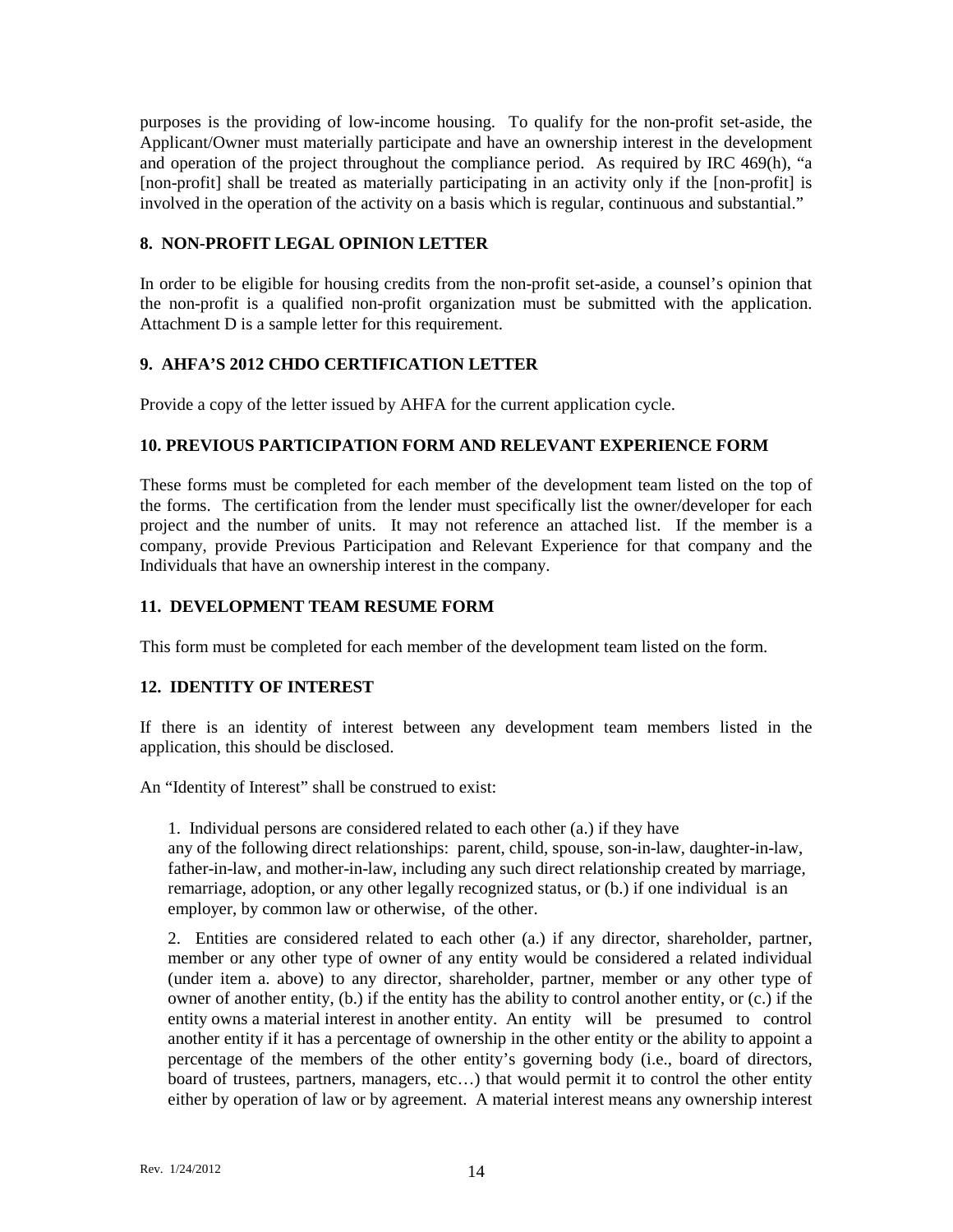in excess of 20% of the stock, partnership interests, membership interests or other forms of ownership of any entity; provided, however, that ownership interests held by housing credit investors, housing credit syndicators or special administrative partners or members shall be disregarded for puposes of 20% test.

3. Without limiting the above, a trust will be considered related to any individual or entity if any trustee, trustor, grantor, settlor, beneficiary, permissible distributee, any person or entity serving a role similar to the foregoing, or any person holding power of appointment (general or limited) over trust property would be considered related to the individual or entity under items a. or b. above.

4. Any other relationship which, while not specifically listed above, is determined to constitute an identity of interest because it is a relationship at least as close as an identity of interest described above or because it would permit an allocation that violates the intent of the ceiling.

**Parties that have an identity of interest are presumed to be sufficiently related for them to be treated as single applicant for purposes of the ceilings. As described in the paragraph below, AHFA may in its discretion identify other parties whose relationship is sufficiently close to cause them to be treated as a single applicant for purposes of the ceilings. A significant factor in AHFA's evaluation will be whether, based on the facts and circumstances, a primary purpose of a party's involvement in a project appears to be avoidance of the ceilings.** 

## **13. FINANCIAL STATEMENTS**

For the Applicant/Owner who is an individual and for *each* individual listed on Forms LP, CORP, LLC, GP and LLP, Form Personal Financial Statement is required. *The F/S form must be complete. Include your personal residence. If you do not own one, indicate so on the F/S form*. This form is also required for the ownership entity if an independent accountant has not prepared one.

If any of the individuals for whom a financial statement is required has a personal and *current* (year-end statement less than twelve months old) financial statement prepared by an independent accountant, he/she must attach that statement to Form Personal FS, mark Form Personal FS with "See Attached" and sign Form Personal FS as indicated on the second page of the form.

Organizational financial statements are also required of the Owner, the Developer (if different from the Owner), the General Contractor and the Management Company. If any entity has a *current* (year-end statement less than twelve months old) financial statement prepared by an independent accountant, it must attach that statement to Form Organizational Financial Statement, mark Form Organizational Financial Statement with "See Attached" and sign Form Organization FS as indicated on the second page of the form.

*Year-end statement is defined as the end of the accounting period. This may be on a calendar year or fiscal year.*

## **IN ALL INSTANCES, ONLY A CURRENT, INDEPENDENT ACCOUNTANT PREPARED FINANCIAL STATEMENT MAY BE USED IN LIEU OF COMPLETING THE FORM PERSONAL/ORGANIZATIONAL FS. THE ACCOUNTANT PREPARED**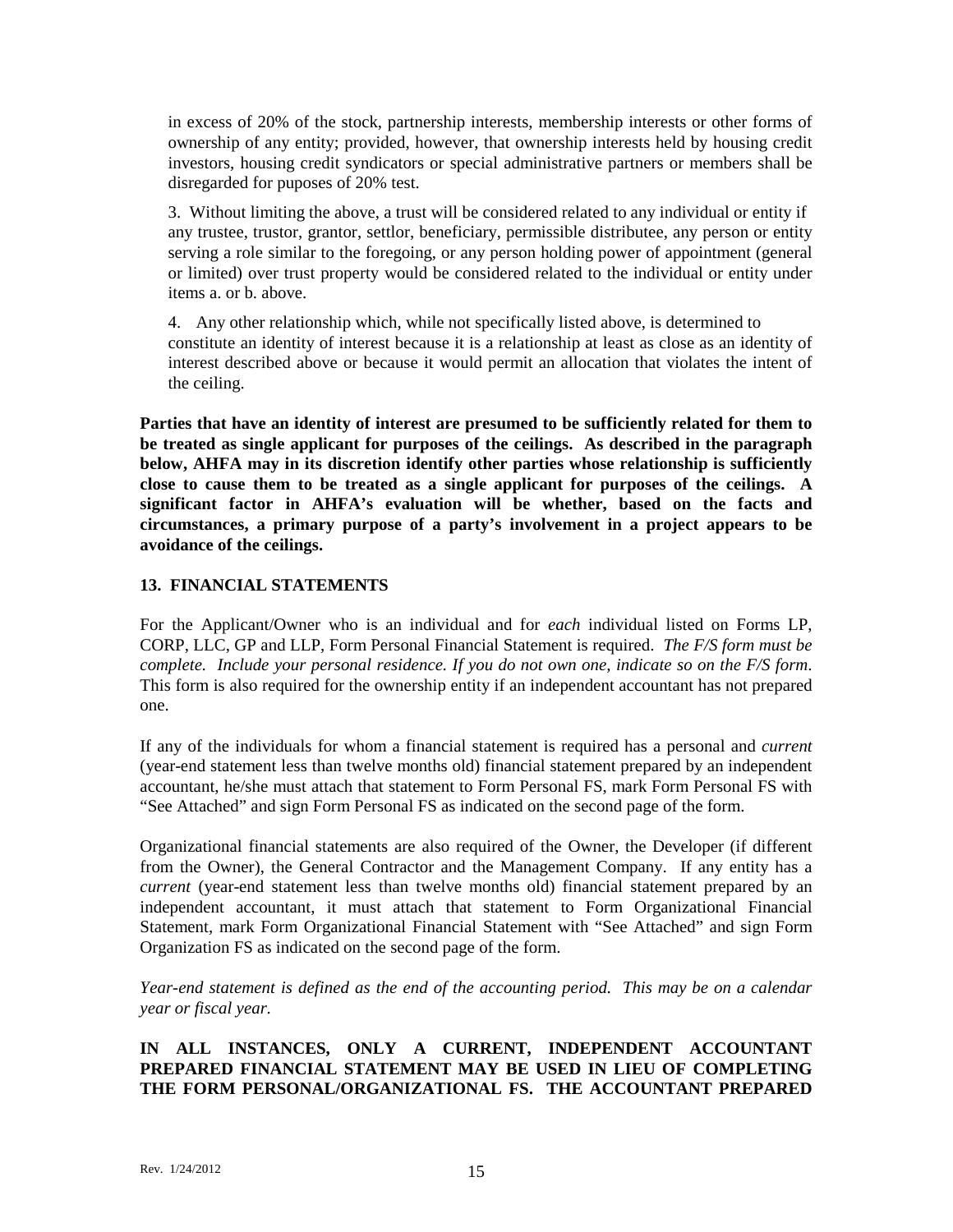## **STATEMENT MUST CONTAIN A BALANCE SHEET AND A STATEMENT OF INCOME.**

#### **ALL APPLICABLE SECTIONS OF THE FINANCIAL STATEMENT MUST BE COMPLETED OR A POINT WILL BE DEDUCTED FOR INCOMPLETE DOCUMENTATION.**

#### **14. OTHER STATE ACTIVITIES FORM (Exclude Alabama Properties)**

A form must be completed on the ownership entity and general contractor. Only complete the form on individual shareholders or partners, if applicable.

#### **15. OWNER/DEVELOPER RESPONSIBILITIES FORM**

**a.** If the Owner and the Developer are two different entities, this form must be completed and signed by both parties.

**b.** A written agreement outlining each party's responsibilities must be provided.Applicants may joint venture as a co-developer on a project with no ownership interest in the project and the allocation will not count toward the housing credit cap.

#### **16. MANAGEMENT INFORMATION**

#### **a. PREVIOUS PARTICIPATION FORM**

This form must be completed for the management company that will be managing the proposed property.

#### **b. RELEVANT EXPERIENCE FORM**

This form must be completed for the management company that will be managing the proposed property.

#### **c. STATE COMPLIANCE FORM**

This form must be completed for the management company that will be managing the proposed property. List all projects for which an 8823 has been filed in the past five years by a state agency/authority. Also, include any 8823's filed on a project by AHFA.

#### **d. FINANCIAL STATEMENTS**

Organizational financial statements are required for the management company. If the management company has a *current* (year-end statement less than twelve months old) financial statement prepared by an independent accountant, it must attach that statement to Form Organizational FS, mark Form Organizational FS with "See Attached" and sign Form Organizational FS as indicated on the second page of the form.

*Year-end statement is defined as the end of the accounting period. This may be on a calendar year or fiscal year.*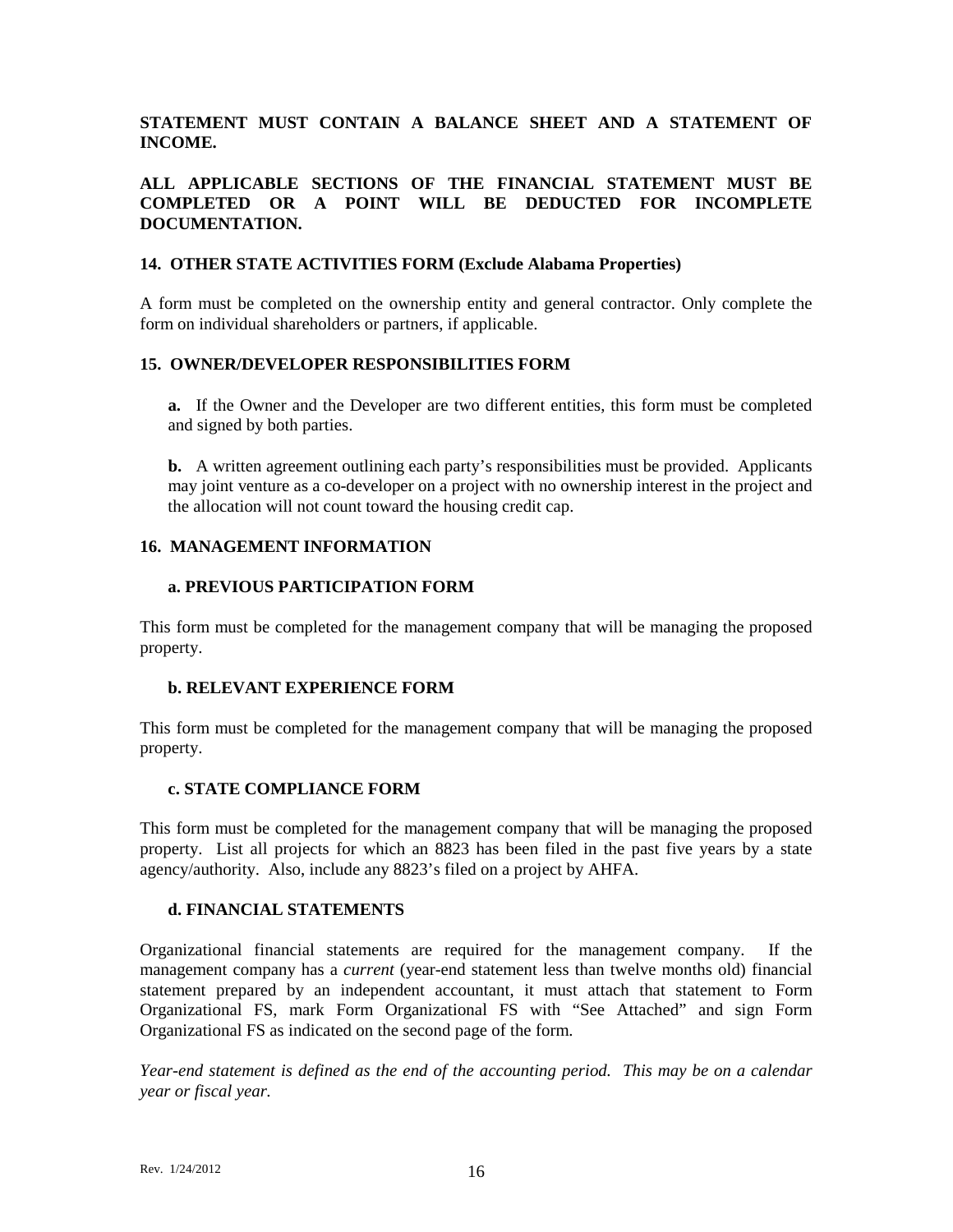**In all instances, only a current, independent accountant prepared financial statement may be used in lieu of completing the Form Organizational FS.**

#### **e. RESUME**

This form must be completed by the management company.

#### **17. a. EVIDENCE OF SITE CONTROL**

A Sales Contract, Warranty Deed, Option to purchase, or Long-term leasehold must evidence site control. For Acquisition/Rehabilitation projects, a copy of the Warranty Deed must be supplied to AHFA at the time of application or as soon as acquisition of the property occurs. If the property has not been purchased, evidence of a binding contract must be submitted.

For those Applicant/Owners applying for HOME funds, a Notice of Real Property Acquisition must also be submitted.

**If there is more than one parcel of land, any additional cost to AHFA will be passed on to the applicant.**

#### **b. ASSUMPTION AGREEMENT (ACQ/Rehab)**

If there is a transfer of ownership, provide an assumption agreement from the financing entity.

#### **c. 10-YEAR RULE LEGAL OPINION LETTER (FOR ACQUISITION/ REHABILITATION APPLICATIONS FOR HOUSING CREDITS)**

If the Applicant/Owner seeks acquisition housing credits, provide an independent tax counsel opinion on the proposed acquisition meeting the requirements of Section 42 and qualifying for the housing credits. Projects eligible for acquisition housing credits must meet the requirements of the "10-Year Rule." For the acquisition of an existing building to qualify for housing credits, there must be a period of at least 10 years between the date the building is being purchased and the later of the date the building was last placed in service or the date of the most recent nonqualified substantial improvements. There are certain exceptions to the 10-year requirements (See Section 42(d) (6)). Attachment J is a sample letter for this requirement.

#### **18. SITE/PROJECT INFORMATION**

#### **a. Site/Project Information Form**

Follow the directions given on the page.

#### **Aerial photos are not to be submitted in lieu of site and service photos. They may be submitted in addition to color photos**.

The Applicant/Owner must **clearly mark all boundaries of the physical property with a sign, stakes or other markings particular to the site** so it can be identified by third parties looking specifically for that site.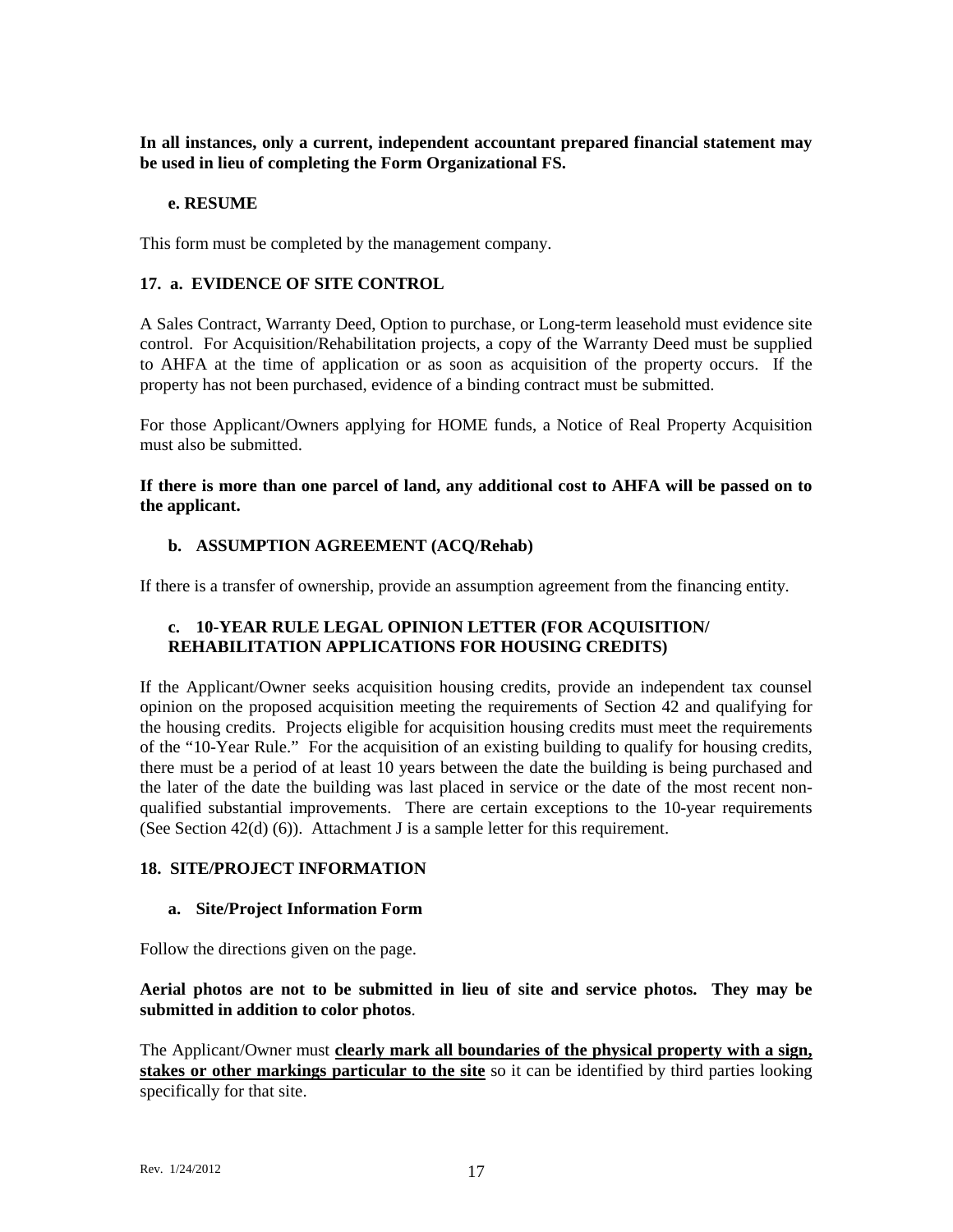The applicant package must contain a map with the location of the property and location of all services clearly marked. This map must include major thoroughfares upon which a staff member of AHFA or its designee must travel in order to find the subject property. It must further contain the following:

- 1. Written directions on how to locate the property and a description of the marking used to identify the site (please do not indicate financed by AHFA or a future AHFA development on your marking) and;
- 2. A photograph of the subject property containing marking described above.

## **b**. **Neighborhood Services**

Follow the directions given on the page.

Sam's Club and Cosco will not count as a grocery store due to membership fees. Dollar Tree, Freds, and Dollar General or other similar type stores will count as a convenience store, but not a grocery store.

The Doctor must be a "Primary Care" physician. A doctor trained in general, internal, pediatric, or geriatric medicine. Applicant should ensure that the service is suitable for the target population.

The Applicant/Owner must provide detailed turn-by-turn directions on how to locate all applicable services from the property. If AHFA cannot locate a service due to incorrect directions, the applicant will not receive credit for the services. AHFA will not award points for services not listed on the form.

#### **c. Negative Neighborhood Services**

Follow the directions given on the page.

AHFA will deduct points for negative neighborhood services found during site visits even if it is not listed on the applicant's application.

- **d. Location map with site and services**
- **e. Color photos of site (including any structures)**
- **f. Color photos of services (positive and negative)**

#### **19. SCHEMATIC SITE PLAN**

The Schematic Site Plan is a scaled drawing indicating the geographical boundaries of the property with the outlines of the (proposed) buildings, parking areas, driveways, walks, etc. clearly marked on the drawing. The plan should include a description of anything to the north, south, east and west of the site. *If developing the first phase of a multiple phase development; only provide the schematic for the current application phase*. **The Schematic Site plan should**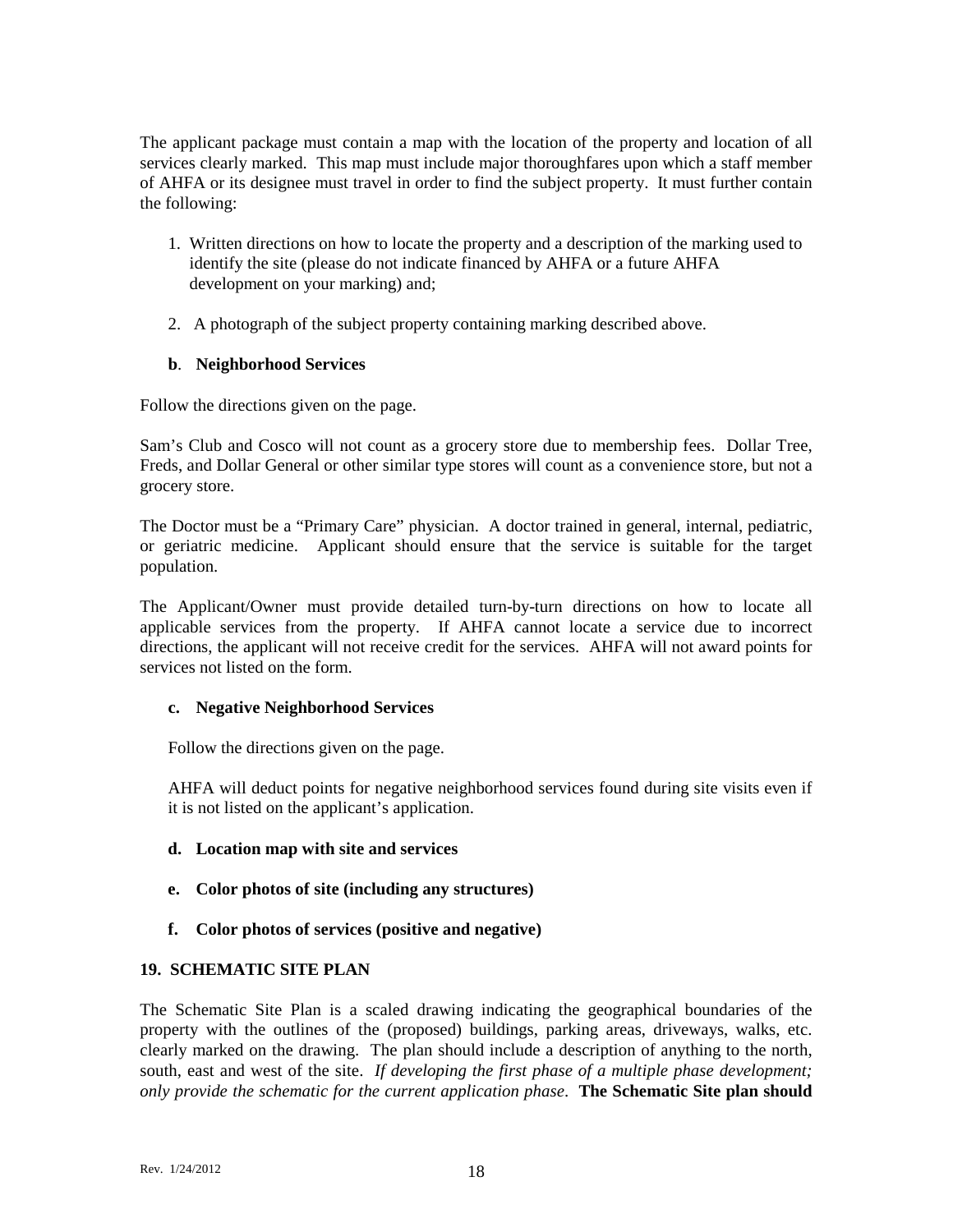**NOT be submitted on anything larger than an 8 1/2" x 14" sheet of paper. For Tax Credit sites only, the Schematic Site Plan must indicate any flood plain area(s). Tax Credit sites may not contain wetland area(s). HOME sites may not contain wetland area(s) or be located in a flood plain.** 

## **20. LEGAL DESCRIPTION**

Provide the exact legal description of the property. *If the project does not encompass the entire land, only provide the legal description on the portion of land that will be developed*. **If there is more than 1 parcel of land, any additional cost to AHFA will be passed on to the applicant.**

#### **21. TOPOGRAPHY MAP**

Provide topography map of the proposed site with the site clearly marked on the map. The map must be a 7.5 Topographic Quadrangle map with name of Quad sheet. **The topography map should NOT be submitted on anything larger than an 8 1/2" x 14" sheet of paper.**

## **22. ZONING LETTER**

Provide letter from the appropriate government authority stating the property is properly zoned for the proposed project. Include any necessary attachments.

#### **23. FLOOD CERTIFICATION**

**a.** Provide a completed FEMA Standard Flood Hazard Determination Form (FEMA Form 81-93, Dec 08) from a nationally recognized flood data service or from a licensed surveyor that no portion of the property is located within the 100-year flood plain.

**b***.* Housing Credit only applications that contain any portion of the proposed property located within a 100-year flood plain must submit a schematic site plan and survey indicating flood areas. No buildings or improvements are allowed in the flood plain.

#### **24. TITLE INSURANCE COMMITMENT**

The Applicant/Owner must submit a copy of a title insurance commitment indicating that a title search has been made within six months of the application submission. The title insurance commitment need only be an **owner's policy in the amount of the purchase price or value** (whichever is higher) of the property. A letter from an attorney stating clear title will not be accepted as a title insurance commitment.

## **25. NOTICE OF REAL PROPERTY ACQUISITION** *(FOR HOME APPLICATIONS ONLY)*

In order to comply with certain regulations stated in the Uniform Relocation Assistance and Real Property Acquisition Policies Act of 1970 (URA), all applicants for HOME funds must have the proposed seller and purchasers sign this form.

## **26. SURVEY REQUIREMENT**

#### **a. Certified Survey**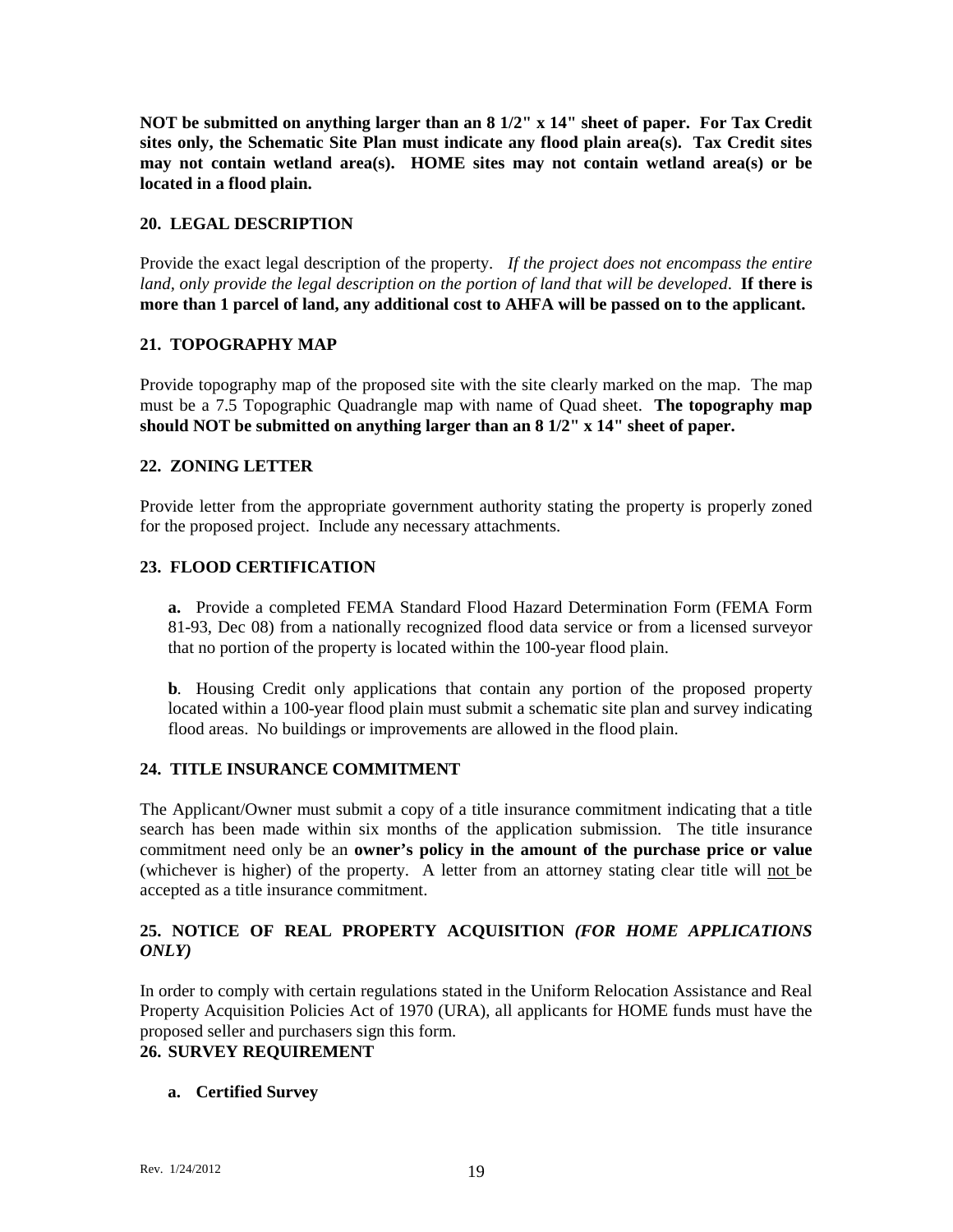Provide a certified boundary survey with the application. The survey must include the certification contained in Attachment E. The survey must indicate any flood plain area(s).

#### **b. Surveyor's Certificate**

Must be completed by the surveyor for all applications.

#### **27. PHASE I ENVIRONMENTAL SITE ASSESSMENT**

**a.** A Phase I Environmental site assessment is required on all applications; must include an environmental lien search and color photos of the site. The Phase I must be addressed to the Alabama Housing Finance Authority and conform to the American Society for Testing and Materials Practice Standards E-1527-05. **AHFA will not consider any sites designated a "Superfund Site".**

#### **b.** CD Copy of Phase I

**c. Tax Credit** - **If the Phase I recommends that a Phase II be conducted, the applicant must submit a Phase II at time of application. All items must be cleared or a plan in place and acceptable to AHFA concerning all contaminants before construction can begin.** 

**HOME – If the Phase I recommends that a Phase II be conducted, the application will not be considered for funding unless the applicant also submits a clean Phase II at the time of application, which indicates all issues have been cleared meaning no contamination on the site.** 

**d.** CD copy of Phase II, if applicable

Radon must have an active system in Zone – 1. The following counties are located in Radon Zone – 1: Calhoun, Clay, Cleburne, Colbert, Coosa, Franklin, Jackson, Jefferson, Lauderdale, Lawrence, Limestone, Madison, Morgan, Shelby, and Talladega.

#### **28. CENSUS TRACT VERIFICATION LETTER**

A letter from applicable governing authority verifying the census tract. This information will be used to determine if the site is located in the Qualified Census Tract. A letter is not required for Difficult to Development Areas. (DDA's)

#### **29. PAVING RECOMMENDATION LETTER**

A letter from a geotechnical engineer must be submitted with the application specifying the asphalt or concrete paving recommendations. (Select one) Attachment F is a form letter for this requirement. (Rehabilitation of existing properties is not required to provide a paving recommendation letter unless applicant plans to repave surface.)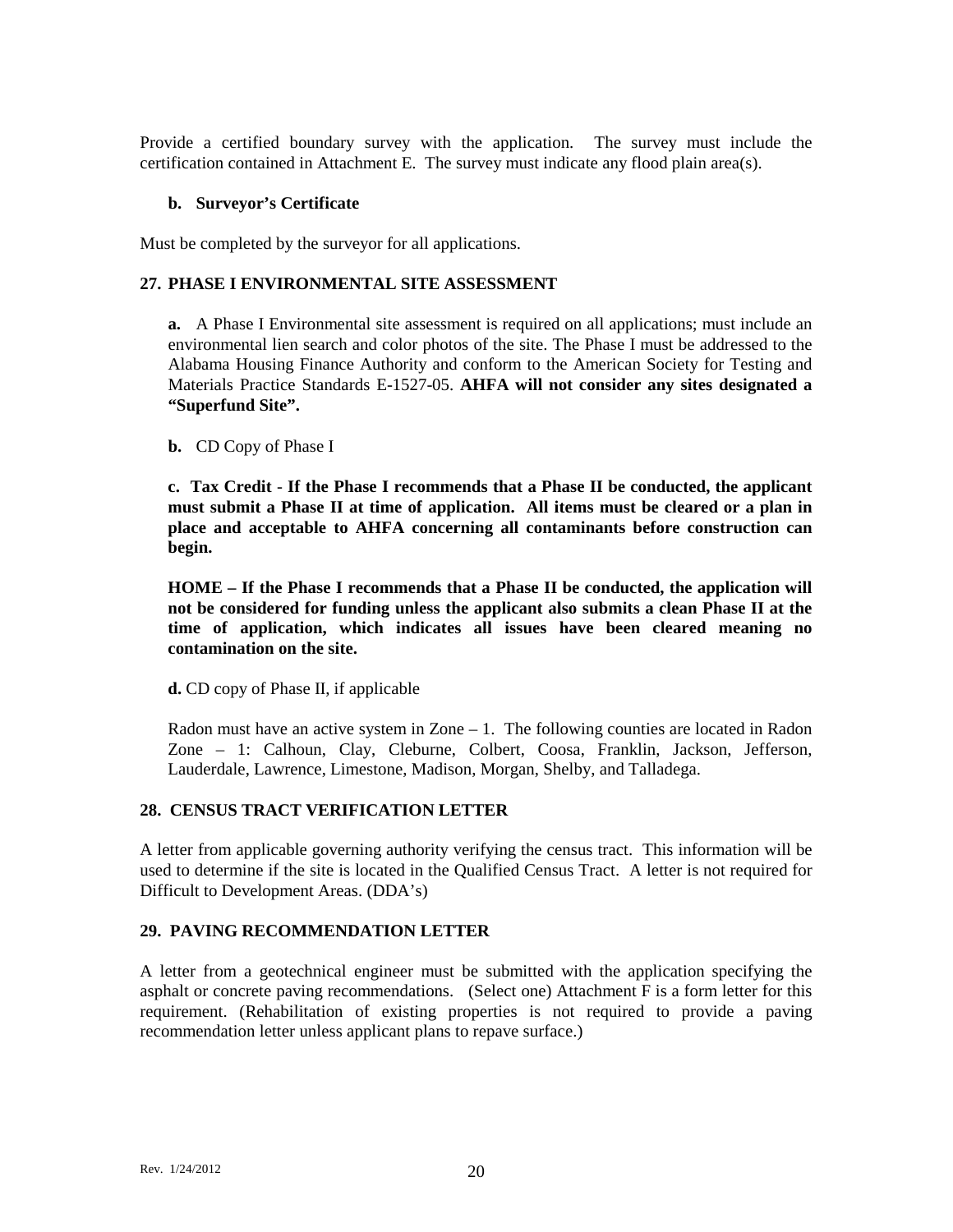#### **30. UTILITY ALLOWANCE DOCUMENTATION**

The applicant may provide utility documentation from the utility provider or the local Public Housing Authority.

If the utility company estimates are used, these estimates must be calculated *using a monthly rate by bedroom size*, be on the utility company's letterhead and signed by an authorized representative of the utility company.

If the local Public Housing Authority utility allowance is used, the applicant must obtain the most recent utility allowance documentation. If the most recent utility data is over one year old, the applicant must provide evidence from the Public Housing Authority that the utility allowance has not been updated and the one provided is in effect.

USDA Rural Development Properties must provide a utility allowance from Rural Development.

## **31. CERTIFICATION OF CONSISTENCY WITH CONSOLIDATED PLAN** *(FOR HOME APPLICATIONS ONLY)*

If the proposed project is in an area that is covered by a local Consolidated Plan, the applicant must have the certification of consistency (see application form letter) completed by an authorized official of the participating jurisdiction. If not, the project will be under the State of Alabama's Consolidated Plan and a letter will not be required. Attachment G contains a list of the consolidated plan coordinators. *If the official signing for the Participating Jurisdiction is not*  listed on Attachment G, provide AHFA with evidence that they are authorized to execute the *form.*

#### **32. ARCHITECT CERTIFICATION OF PROJECT PROGRESS**

The project's architect must certify that all building foundation slabs or crawl space are in place on 2009 and 2010 AHFA funded projects. AHFA funding includes HOME, Housing Credit, TCAP, Exchange, and Tax Exempt Bonds. GO ZONE projects are exempt from this requirement.

## **33. CAPITAL NEEDS ASSESSMENT CERTIFICATION (FOR REHABILITATION AND ACQUISITION /REHABILITATION)**

A capital needs assessment (CNA) must be prepared by the project architect for each property involving rehabilitation. The project architect must be licensed in the state of Alabama. The architect will be required to certify that the improvements listed on the CNA are necessary to maintain a minimum of 15 years of affordable housing use. The Architect must also certify that the project meets AHFA's Design Quality Standards (DQS). Any exceptions to the DQS should be pre-approved by AHFA in writing.

The CNA will be used to determine a property's physical capital needs based upon the observed current physical conditions of the property. The property's interior, exterior, and random number of units should be inspected in a non-intrusive manner. The unit samples should represent a cross-section of unit types. All site improvements, common facilities, and building exteriors shall be inspected.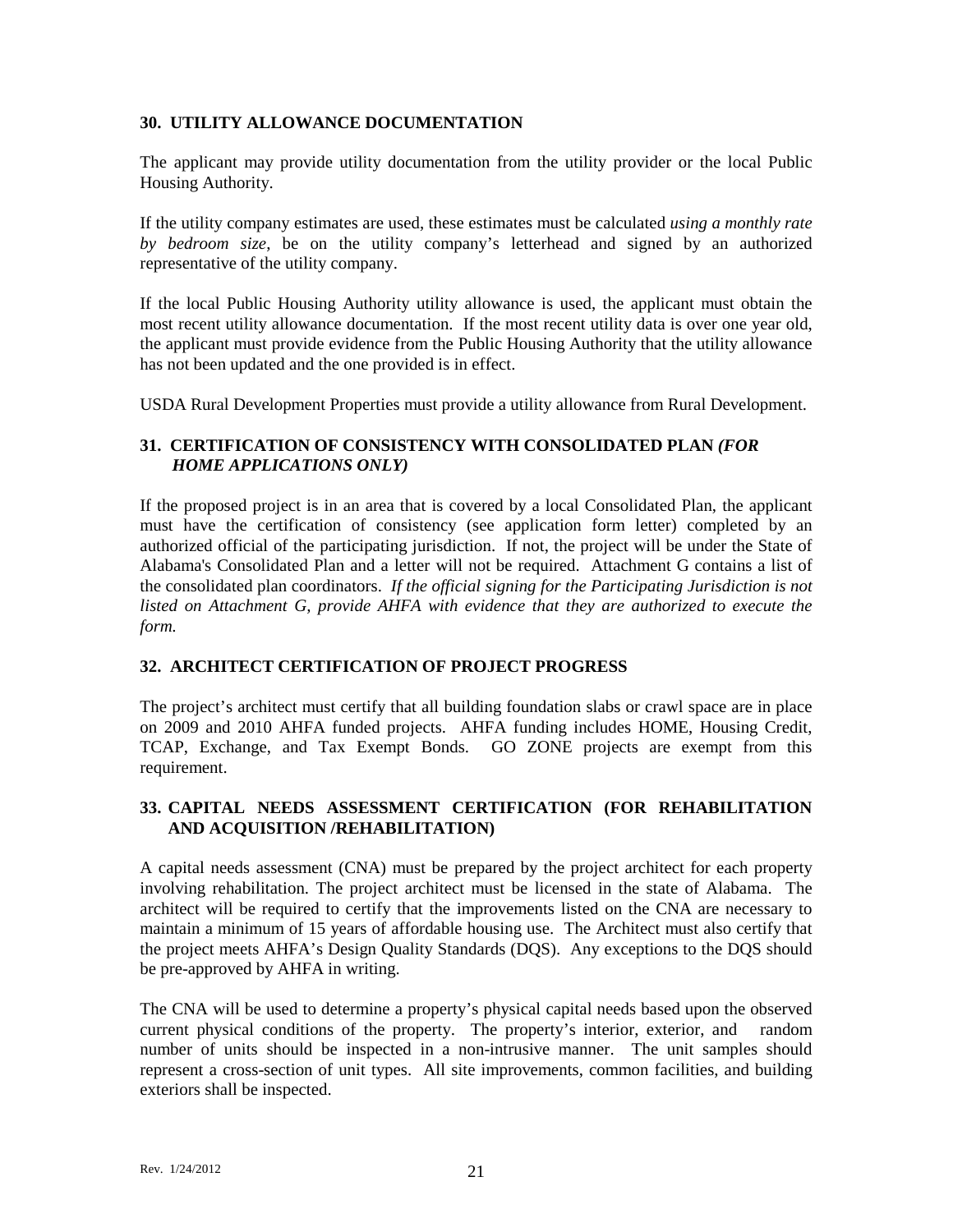The CNA report shall include any actions necessary to correct deficiencies in order for the project to comply with federal, state, local laws, requirements on accessibility, and AHFA's DQS. AHFA will assume that the items listed on the CNA are for 100% of the units/buildings unless the number or percentage is otherwise noted by the architect.

The CNA report contains a list of those items that are typically included in any accessibility evaluation. It is meant to provide guidance, but not represented to be all-inclusive. The estimated repair or replacement estimated costs for materials, labor, overhead, and profit, should be provided.

The architect is required to document whether the items listed on page 2 of the CNA have been replaced within the last three years and list the method used for verifying the 3-year replacement date. This certification should only be made if the items on this page were replaced for 100% of the units/buildings during the past 3-year period.

## **34. RELOCATION PLAN**

If tenants are to be relocated, the Applicant/Owner must submit a *detailed* written plan of relocation/displacement for them on the AHFA provided form. This plan should include the name of the person who will coordinate the relocation activities.

#### **35. NOTICE TO EXISTING TENANTS CONCERNING RELOCATION/ DISPLACEMENT (***FOR HOME APPLICANTS ONLY)*

The regulations of the URA require that notices be given to existing tenants regarding their rights when their existing place of residence may be acquired, rehabilitated, converted, and/or demolished, whether or not the tenant may be relocated or displaced. Attachment H is a form letter that the Applicant/Owner may use as a guideline for this purpose.

## **NOTICE TO PROSPECTIVE TENANTS CONCERNING RELOCATION/ DISPLACEMENT** *(FOR HOME APPLICANTS ONLY)*

The regulations of the URA require that notices be given to prospective tenants regarding their rights when their prospective place of residence may be acquired, rehabilitated, converted, and/or demolished, whether or not the tenant may be relocated or displaced. Attachment I is a form letter that the Applicant/Owner may use as a guideline for this purpose.

## **36. TENANT ROLL (FOR REHABILITATION AND ACQUISITION/ REHABILITATION)**

Follow the directions given on this form.

## **37. TESTING OF LEAD-BASED PAINT (LBP) AND ASBESTOS CONTAINING MATERIALS (ACM) REPORTS**

If the proposed project involves rehabilitation, removal, or demolition of a building built prior to 1978, the applicant must provide a LBP report and ACM report. AHFA requires all (LBP) to be completely abated. All (ACM) friable and non-friable in deteriorated condition must be abated. A list of licensed LBP contractors can be obtained from Alabama Department of Public Health (334) 206-5373, or www.adph.org. An asbestos contractor's listing may be obtained from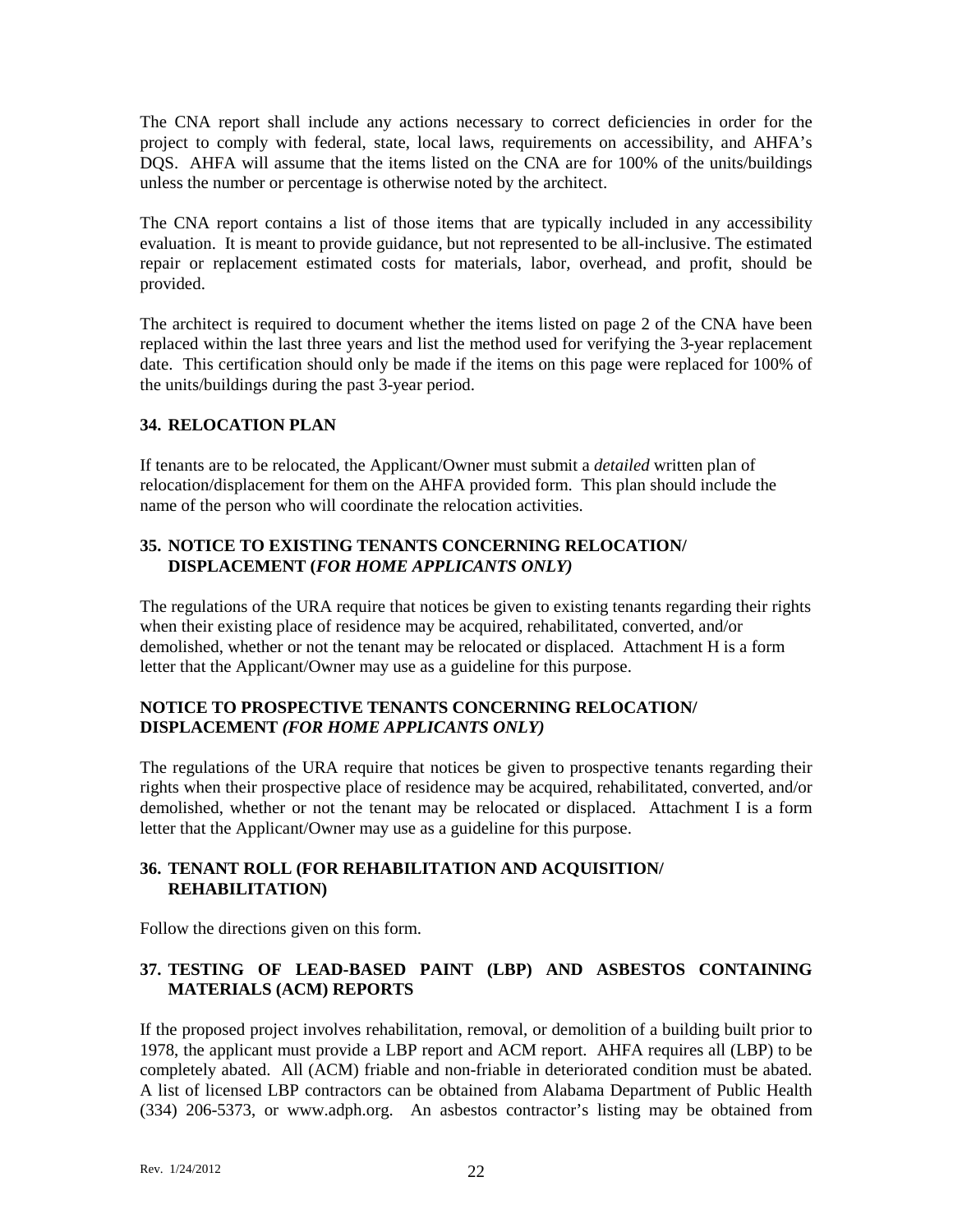Alabama Department of Environmental Management (ADEM) (334) 271-7700 or www.adem.state.al.us.

Non-friable ACM's may be managed in place if in an intact condition. A site specific Operations & Maintenance Plan for asbestos must be implemented if ACM's are to be left in place.

## **38. CONSTRUCTION AND PERMANENT COMMITMENT LETTERS**

For purposes of extra points, the construction/permanent commitments must be *firm* commitments as stated in the 2012 HOME and Housing Credit Allocation

#### **39. COMMITMENT LETTERS FOR ADDITIONAL SUBSIDIES**

Projects which have a commitment for additional subsidies from the Federal Home Loan Bank for Affordable Housing Program (AHP) funds (AHP funds must be in the form of a grant from Federal Home Loan Bank), HOPE VI funds, HOME funds (AHFA's HOME funds do not qualify), USDA Rural Development 515 funds, CDBG, Neighborhood Stabilization Program funds, Capital Fund Program Grant, Replacement Housing Factor Fund Grant, Weatherization Program funds, CHOICE Neighborhood funds, Promised Neighborhood funds, and HUD's Economic Development Initiative program funds funded through the Community Development funds. The commitment must be a fully executed firm commitment from the applicable entity that will be granting the funds to project.

The amount of the subsidy must be at least \$4,000 per unit or more to receive points. The term of the funds for HOME/housing credit applicants cannot exceed 20 years. Points will not be awarded for rental assistance. The subsidy should be reflected in the Sources of Funds form.

AHP funds may be granted or loaned to the project from the entity that received the AHP funds from the Federal Home Loan Bank.

#### **40. OWNER-PROVIDED TENANT SERVICE FORM(S)**

Follow the directions given on the page.

This form must be fully completed and signed by the service provider and the Applicant/Owner in order to receive points on the point scoring system. *The tenant services provided to the project are considered to be a cost to the owner/developer and not the project's operating expenses.* 

*Computer training must be an organized, structured training with an instructor.* 

#### **41. PUBLIC HOUSING AUTHORITY CERTIFICATION**

The Applicant/Owner receives additional points on the point scoring system used in the project selection criteria by targeting households listed on the local Public Housing Authority's waiting list (see Allocation Plan(s)). In order to receive these points, please provide this Certification signed by the owner.

If there is any agreement between the local Public Housing Authority and the Applicant/Owner, a copy must be included in the application package.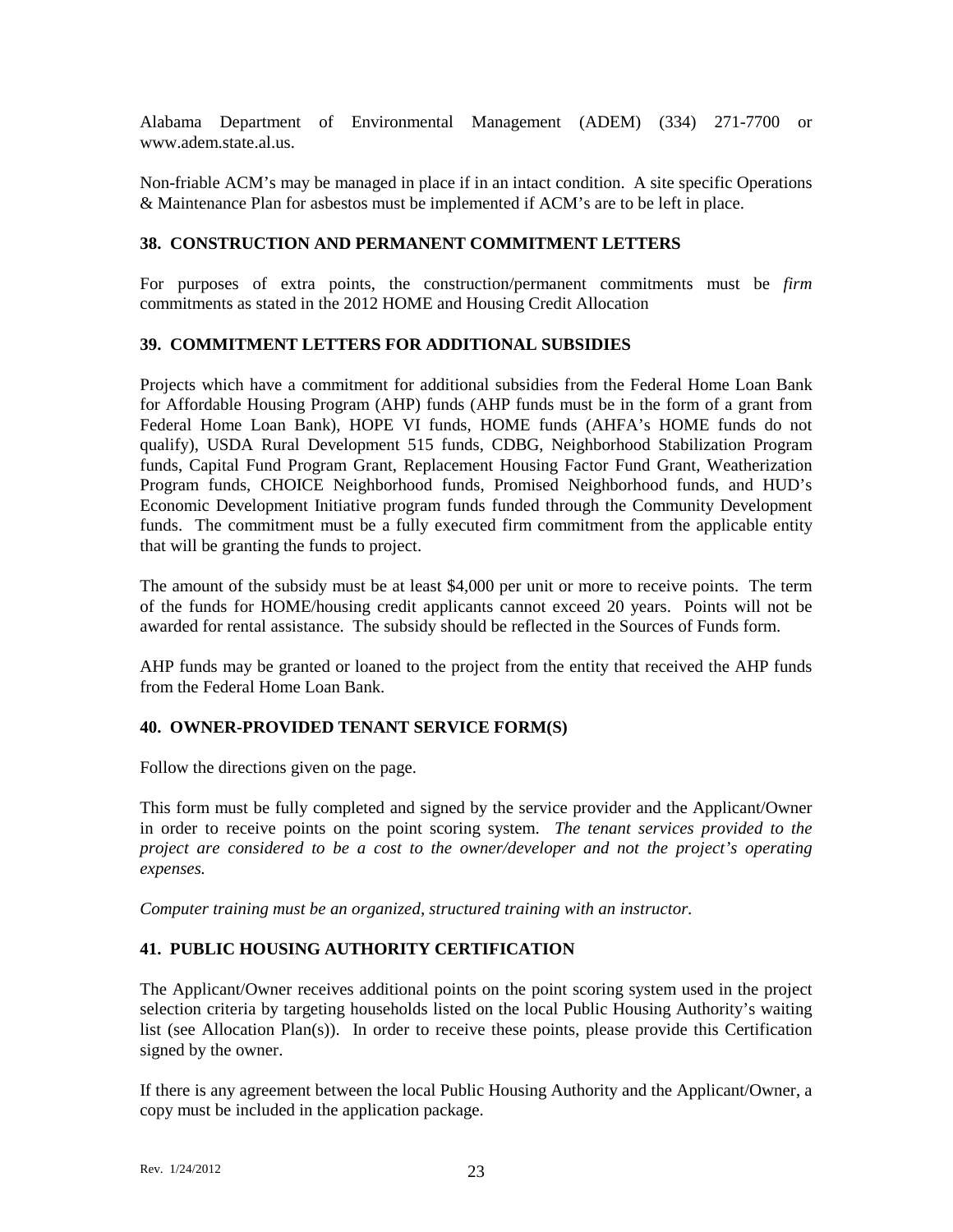## **42. AHFA 2012 APPLICATION WORKSHOP CERTIFICATE**

Provide a copy of the certificate issued by AHFA at the training seminar.

#### **43. EXECUTED ORGANIZATIONAL DOCUMENTS**

Must be signed and for the proper ownership entity.

## **44. ALL UTILITY LETTERS (ELECTRICITY, GAS, WATER, SEWAGE, AND PHONE)**

All utility letters must be six months current and submitted on the appropriate letterhead. They must be signed by the authorized official. Existing properties must provide documentation that the development is currently being serviced by all required utilities.

## **45. PROPERTY LISTED ON THE NATIONAL REGISTER OF HISTORIC PLACES**

Provide evidence in the form of a letter from National Register of Historic Places or verification from their website [www.nr.nps.gov](http://www.nr.nps.gov/) that the **existing building(s)** are listed on the National Register of Historic Places.

#### **46. MINORITY- OR WOMEN-OWNED BUSINESS CERTIFICATION**

The Applicant/Owner receives additional points on the point scoring system used in the project selection criteria by using minority- or women-owned businesses (see Allocation Plans). In order to receive these points, please provide all the information requested on this form.

*Note: The developer fee of the minority- or women-owned business will not count toward the 10% of the total building cost of the project awarded to minority- or women-owned businesses.*

## **47. CLOSED SYNDICATION AGREEMENT FOR ANY PRIOR FUNDED AHFA PROEJCTS**

Applicant/Owner must provide pages from the syndication agreement as evidence they have closed the syndication for any prior funded AHFA project that has not closed the HOME loan and/or has not received IRS Form 8609 for the Housing Credits. Agreement must be provided even if already submitted to AHFA.

#### **48. EXECUTED CONSTRUCTION NOTE OR AGREEMENT FOR PRIOR FUNDED AHFA PROJECTS**

Applicant/Owner must provide an executed construction note or agreement for any prior funded AHFA project that has not closed the HOME loan and/or has not received IRS Form 8609 for the Housing Credits. Note or Agreement must be provided even if already submitted to AHFA .